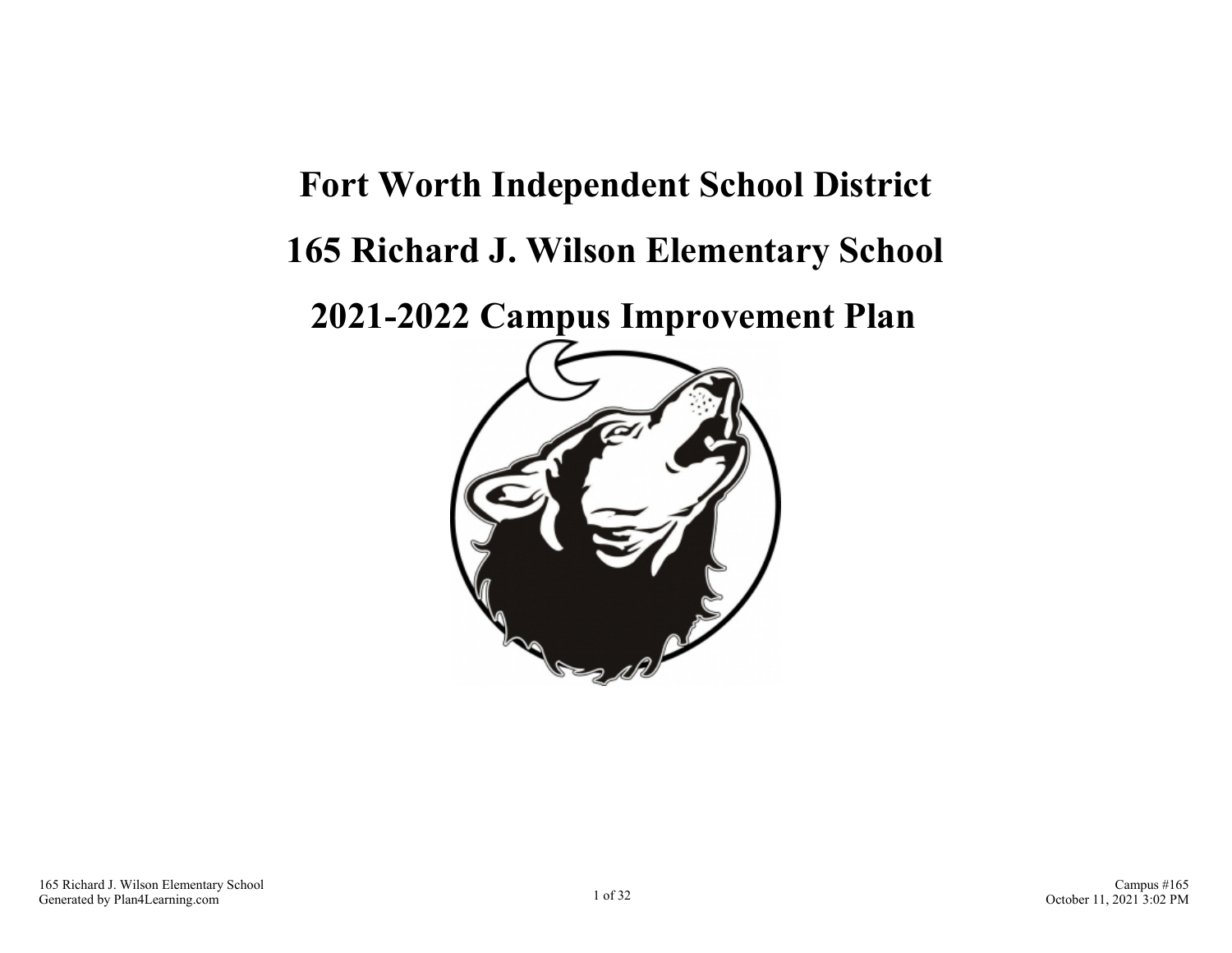### **Mission Statement**

To inspire learning and achieve excellence by creating meaningful learning opportunities.

### **Vision**

To support a positive, welcoming environment for students, families, and staff; where individuals are inspired to excel in meaningful lifelong learning.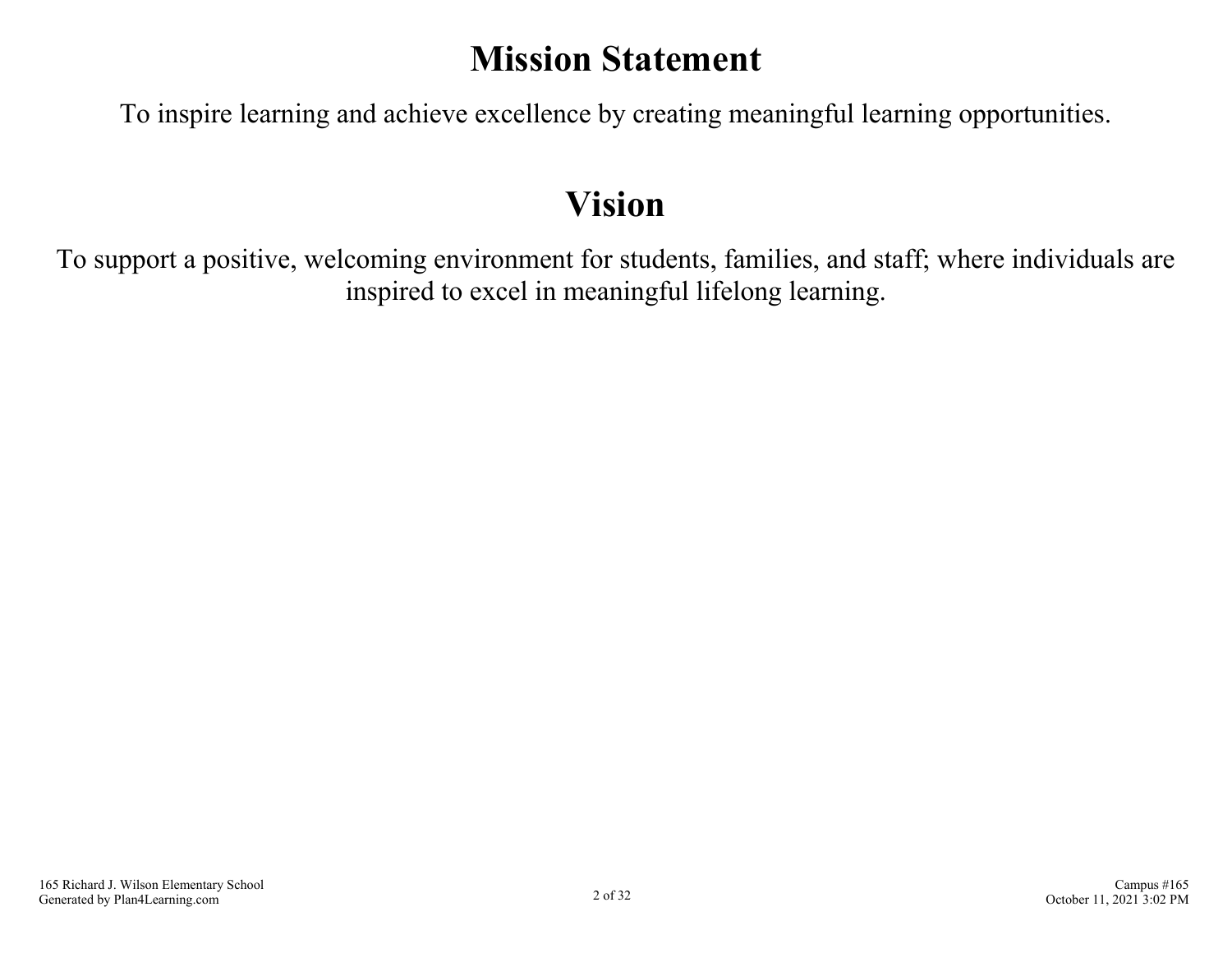### **Table of Contents**

| Comprehensive Needs Assessment                                                                                                                                    | 4  |
|-------------------------------------------------------------------------------------------------------------------------------------------------------------------|----|
| Demographics                                                                                                                                                      |    |
| <b>Student Learning</b>                                                                                                                                           | 6  |
| School Processes & Programs                                                                                                                                       | 8  |
| Perceptions                                                                                                                                                       | 9  |
| <b>Priority Problem Statements</b>                                                                                                                                | 10 |
| Comprehensive Needs Assessment Data Documentation                                                                                                                 | 12 |
| Goals                                                                                                                                                             | 14 |
| Goal 1: Early Literacy Increase the percentage of 3rd grade students who score at meets grade level or above on STAAR Reading from 34% to 47% by August 2024.     | 15 |
| Goal 2: Early Math Increase the percentage of 3rd grade students who score at meets grade level or above on STAAR Mathematics from 34% to 45% by August 2024.     | 19 |
| Goal 3: CCMR Increase the percentage of students graduating with a CCMR indicator from 43% to 48% by June 2024.                                                   | 22 |
| Goal 4: Learning Environment (based on the BOE constraints) Ensure all students have access to a safe, supportive and culturally responsive learning environment. | 25 |
| Site-Based Decision Making Committee                                                                                                                              | 29 |
| <b>Campus Funding Summary</b>                                                                                                                                     | 30 |
|                                                                                                                                                                   |    |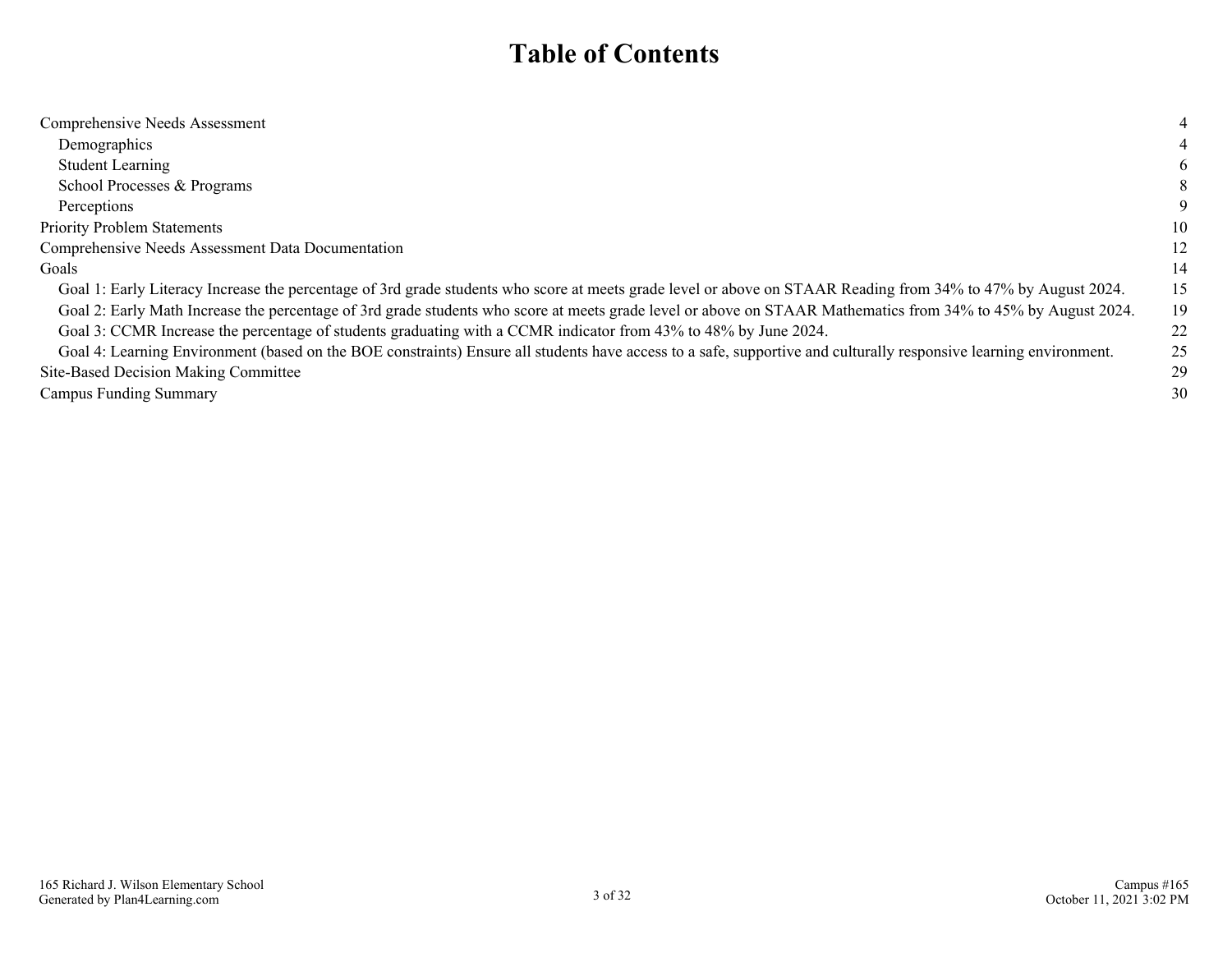### **Comprehensive Needs Assessment**

### <span id="page-3-0"></span>**Demographics**

### **Demographics Summary**

RJ Wilson is a dual-language campus located on the South Side of FWISD. We are a community school with several families that have had multiple generations attend the school. RJ Wilson is a Title 1 campus that serves a diverse student population. This school year, RJ Wilson has enrolled approximately 100 additional students from Rosemont Elementary and surrounding schools. As a result, 5 additional classrooms were added to our campus numbers, which brings us closer to our campus capacity.

600 Students

|      | <b>Grade Total</b> |
|------|--------------------|
| PK   | 70                 |
| K    | 77                 |
| 1st  | 86                 |
| 2nd  | 87                 |
| 3rd  | 95                 |
| 4th  | 102                |
| .5th | 82                 |

Enrollment by Race/Ethnicity

#### **African American**

| Hispanic                       | 568 |
|--------------------------------|-----|
| White                          | 565 |
| American Indian                | 21  |
| Asian                          | 8   |
| Pacific Islander               | 1   |
| Two or More Races              | 4   |
| Economically Disadvantaged 477 |     |
| <b>English Learners</b>        | 329 |
| <b>Special Education</b>       | 56  |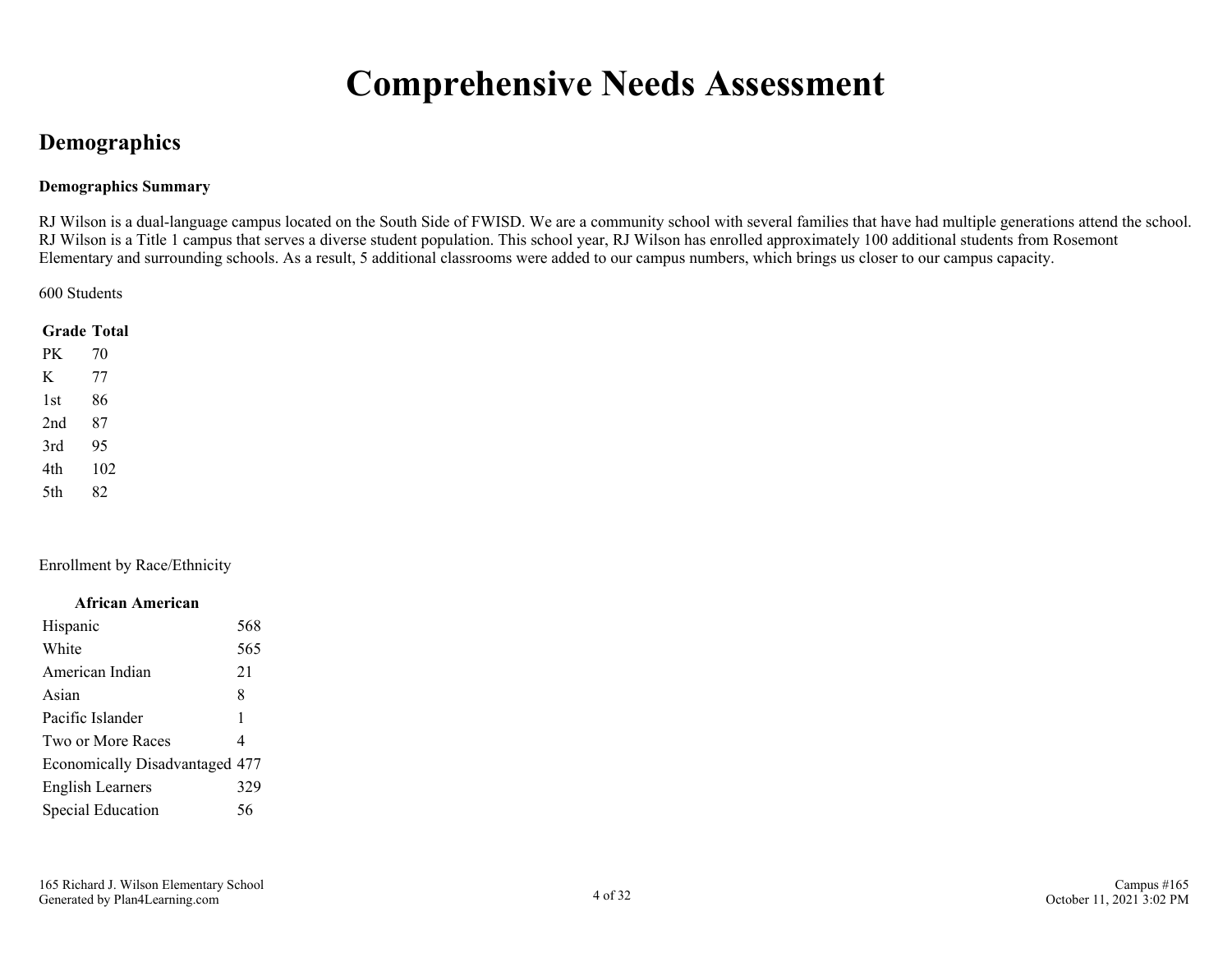2019-2020 Mobility Rate: 15.6%, District 21.1%

### Enrollment by Demographic Group

### **ELL Monitored 329**

| 504 Eligible | 21  |
|--------------|-----|
| Dyslexia     | 15  |
| Bilingual    | 310 |
| <b>ESL</b>   | 8   |
| Asian        | 0   |
| <b>Black</b> | 10  |
| 2 or More    | 0   |
| White        | 0   |

### Gender

### **Male 291**

Female 308

### Staff

### **African American 4**

| Hispanic         | 17       |
|------------------|----------|
| White            | 13       |
| American Indian  | $\Omega$ |
| Asian            | 0        |
| 2 or more races  | $\Omega$ |
| Pacific Islander |          |

### **Males 2**

Females 35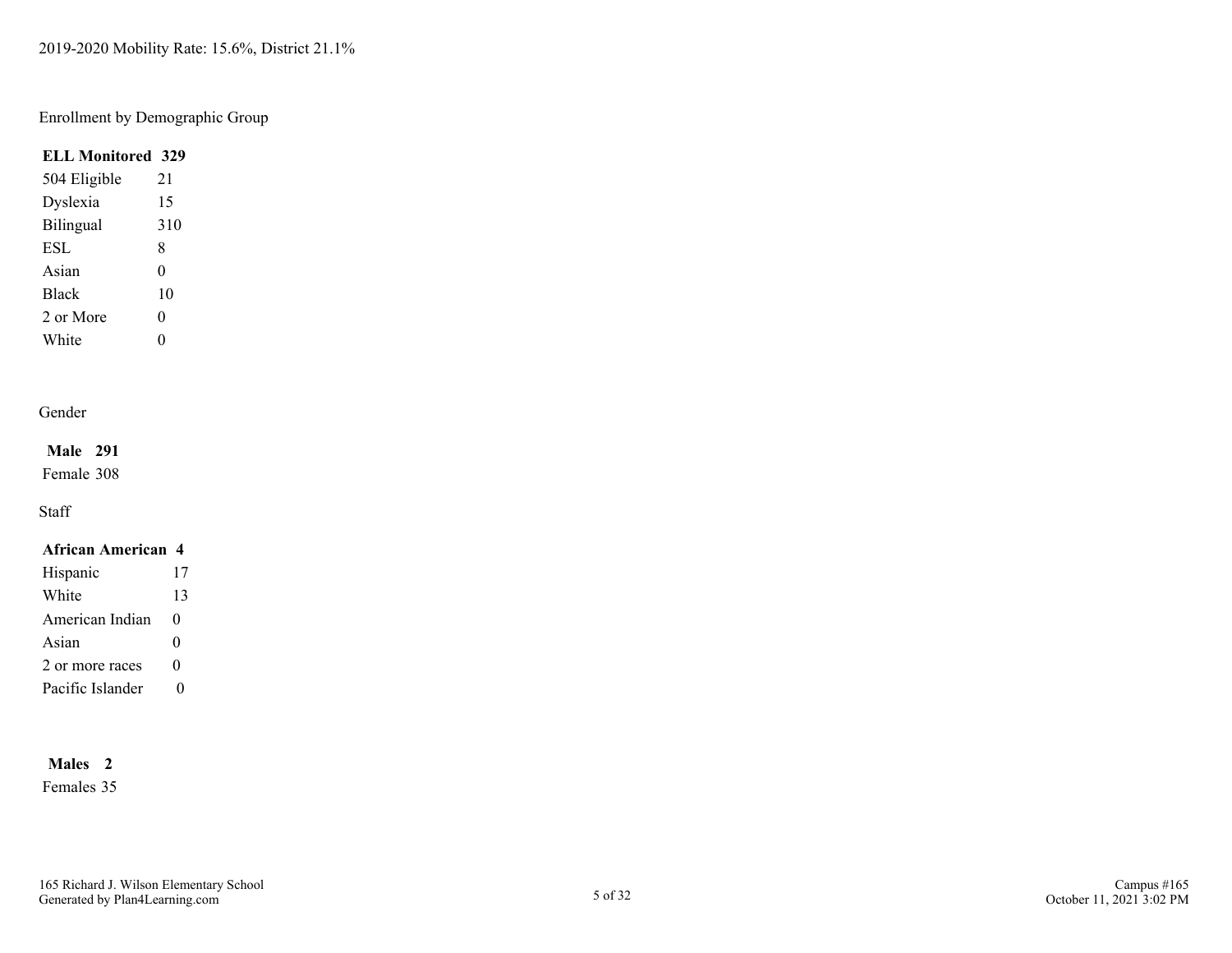### **Demographics Strengths**

RJ Wilson has a very active PTO and a newly added Head Start Program collaborating with Child Care Associates. This school year, we are happy to add a new Parent Engagement Specialist that will help us connect with our parents more personally.

The campus has a positive school culture and atmosphere, which is inviting to our students.

### **Problem Statements Identifying Demographics Needs**

**Problem Statement 1 (Prioritized):** In 2020-2021, zero percent of parent activities were held to support parent involvement. **Root Cause:** This school year a parent liaison was not hired.

**Problem Statement 2 (Prioritized):** In the 2020-2021 school year, 1st-grade Hispanic students decreased their expected projected growth of grade-level norms from 10.1 to -6.01 on the MAP Reading assessment. **Root Cause:** The campus has not provided enough opportunities for staff to plan vertically and to use research-based resources to teach students with diverse learning styles.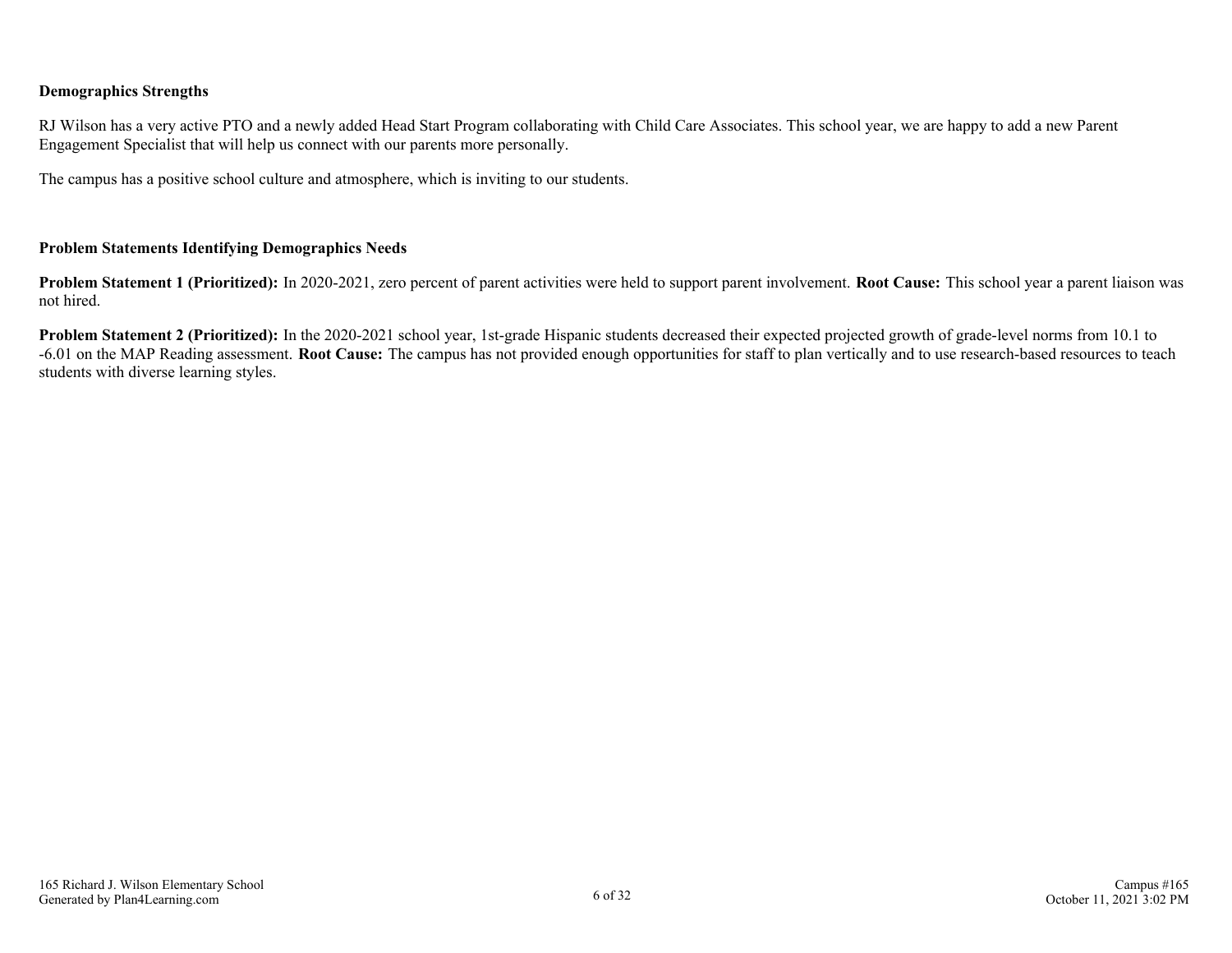### <span id="page-6-0"></span>**Student Learning**

### **Student Learning Summary**

2018-2019 Report Card Information

### Accountability Rating of C

- Overall 78/C
- Student Achievement 71/C
- School Progress 80/B
- Closing the Gaps 74/C

### Math MAP Growth - Average RIT Score by Grade Level

|     | <b>Tested</b> | <b>Mean RIT</b> |     | <b>Met Projected Growth</b> |
|-----|---------------|-----------------|-----|-----------------------------|
| KG  | 77            | 137             | 0   |                             |
| 1st | 86            | 153             | 20% |                             |
| 2nd | 87            | 168             | 45% |                             |
| 3rd | 95            | 179             | 38% |                             |
| 4th | 99            | 188             | 55% |                             |
| 5th | 82            | 205             | 56% |                             |

Reading Spanish MAP Growth - Average RIT Score by Grade Level

|          | # tested | <b>EOY Mean RIT</b> | <b>Students At or Above Mean Rit</b> |
|----------|----------|---------------------|--------------------------------------|
| KG 44    |          | 134                 | 22                                   |
| 1st $36$ |          | 151                 | 21                                   |
| 2nd 37   |          | 161                 | Q                                    |
| 3rd $55$ |          | 177                 | 17                                   |

#### Reading English MAP Growth - Average RIT Score by Grade Level

### **# tested Mean RIT Score Met Projected Growth Met Projected Growth**

| KG 33    | 137 | 20 |        |
|----------|-----|----|--------|
| 1st $50$ | 148 | 16 | 24%    |
| 2nd 86   | 161 | 20 | $30\%$ |

165 Richard J. Wilson Elementary School Generated by Plan4Learning.com 7 of 32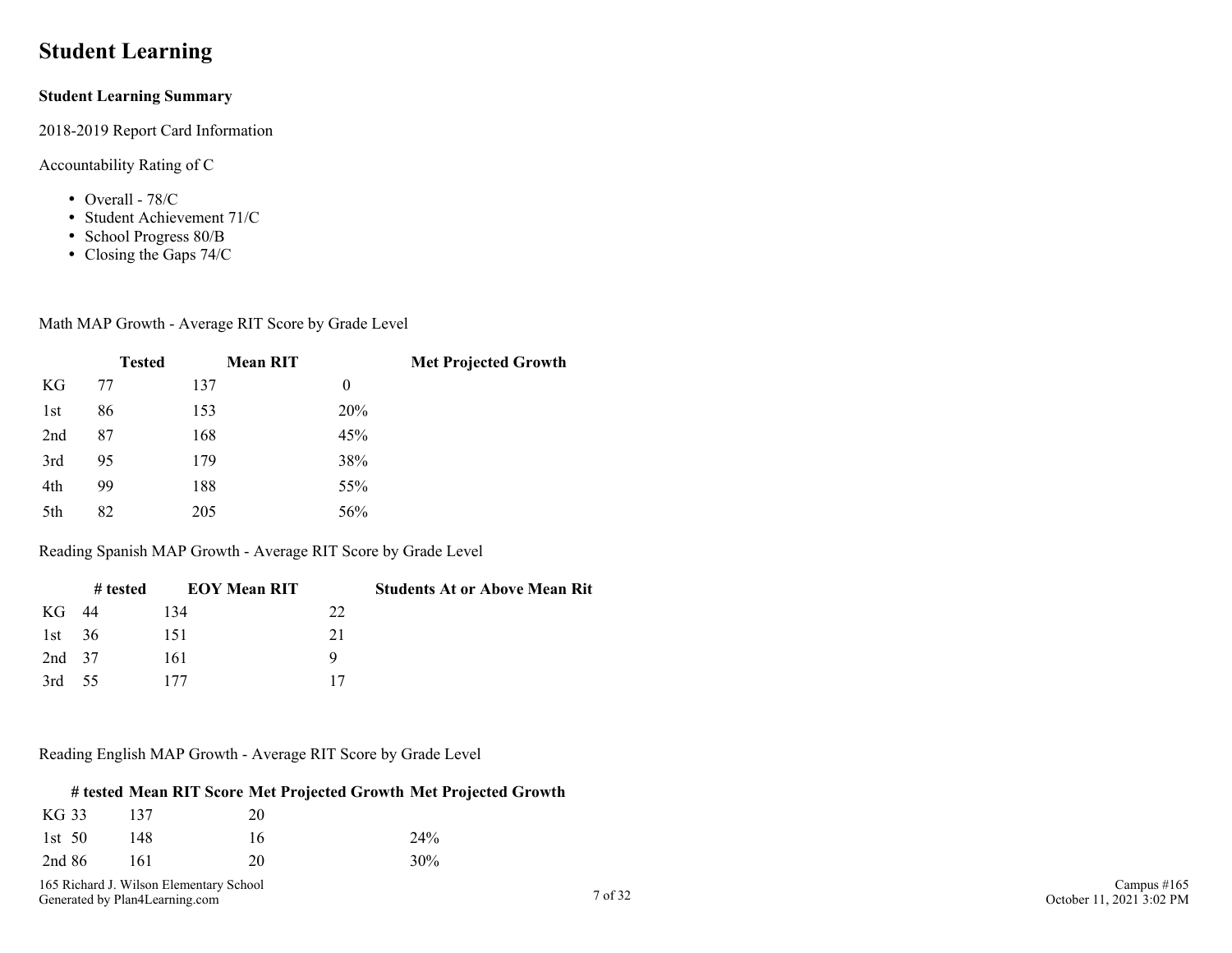| # tested Mean RIT Score Met Projected Growth Met Projected Growth |
|-------------------------------------------------------------------|
|-------------------------------------------------------------------|

| 3rd 95  | 177 | 35 | 61% |
|---------|-----|----|-----|
| 4th 100 | 185 | 32 | 58% |
| 5th 82  | 199 | 32 | 64% |

#### **Student Learning Strengths**

In Math, students "Mean RIT" scores increased from 2020-2021, meaning there was growth from EOY to BOY assessments. Fifty percent of 4th and 5th-grade students met growth projections in Math. Forty-five percent of students in 2nd grade showed students who met growth projections.

Fifty percent of 3rd-5th grade students met growth projection in English Reading. Third-grade students showed over 10 points in Spanish Reading.

### **Problem Statements Identifying Student Learning Needs**

**Problem Statement 1 (Prioritized):** In the 2020-2021 school year, Kinder Title 1 students decreased their expected projected growth of grade-level norms from 10.2 to -4.32 on the MAP Math assessment. **Root Cause:** As a campus, we are not using a variety of teaching methods using manipulatives for a variety of content areas.

**Problem Statement 2 (Prioritized):** In the 2020-2021 school year, 3rd grade ELL students decreased their expected projected growth of grade-level norms from 7.6 to -2.18 on the MAP Reading assessment. **Root Cause:** As a campus, we have not focused on EL strategies for students in reading, writing, speaking, and listening.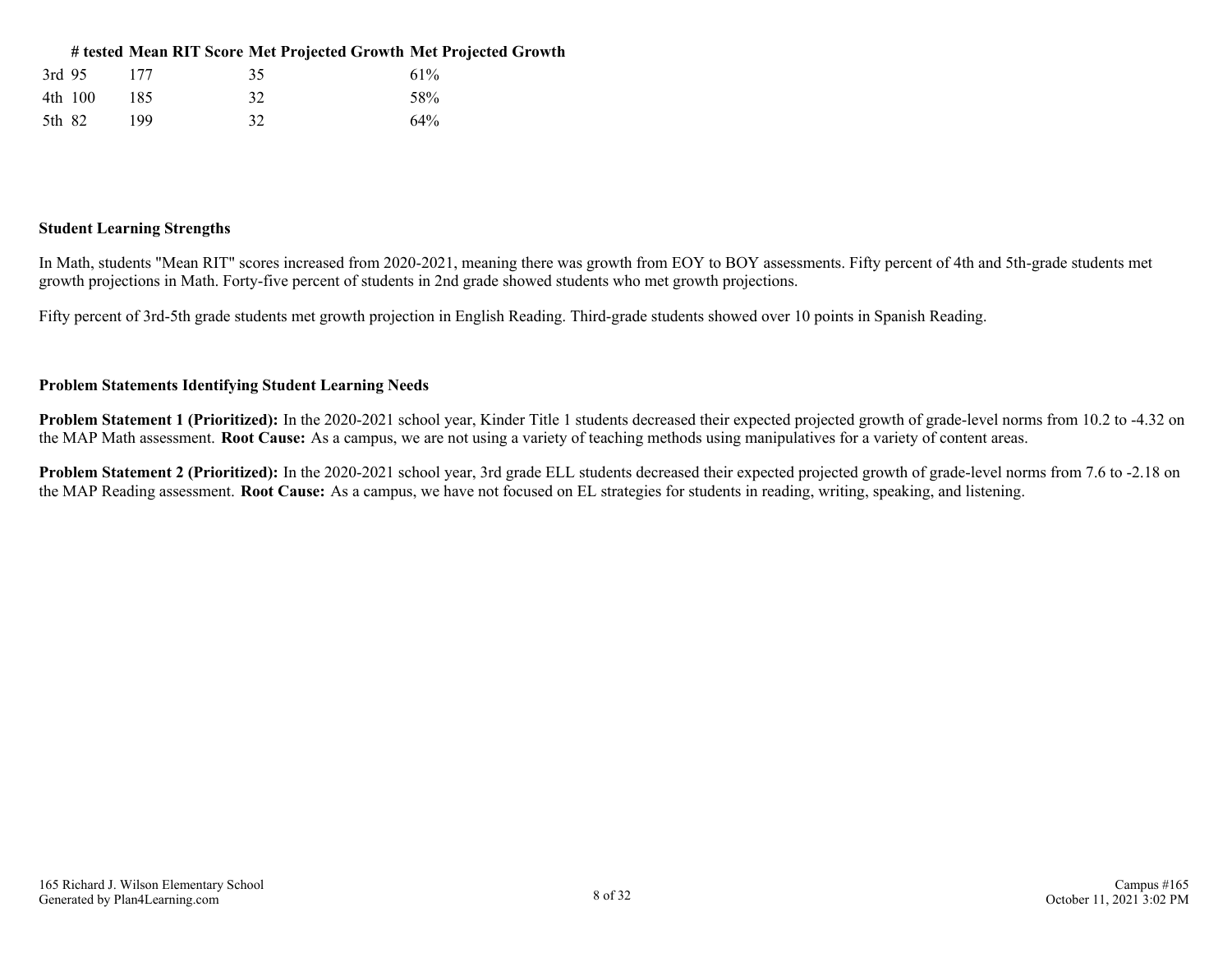### <span id="page-8-0"></span>**School Processes & Programs**

### **School Processes & Programs Summary**

We currentlyhae Bi-weekly PLC meeting that target on student data, Tier 1 and accelerated instruction. Clayton Yes services about 80 students daily with extra support in K-5th grade. Learning walks are planned for the year, during and after school.

#### **School Processes & Programs Strengths**

On a daily basis, staff welcome studens at the main entrance and classroom doors. There is a 1-to-1 technology distribution for all students. This school year, we have implemented a SEL time to ensure we build relationships with students. The school provides services that include counseling services, referrals to outside agencies and uniform/school supplies.

#### **Problem Statements Identifying School Processes & Programs Needs**

**Problem Statement 1 (Prioritized):** In the 2020-2021 school year Panorama Survey under Faculty Growth Mindset, 65% of teachers and staff show that they do not have the perception that teaching can improve over time. **Root Cause:** As a campus, teachers have difficulty changing their teaching style to match the styles of their specific students.

**Problem Statement 2 (Prioritized):** In the 2020-2021 school Panorama Survey under Faculty Growth Mindset, over 48% of teachers stated that they were not confident in changing their ability to work with dissatisfied parents. **Root Cause:** Teachers need additional training when holding parent communications (face-to-face, phone call, virtual, etc..).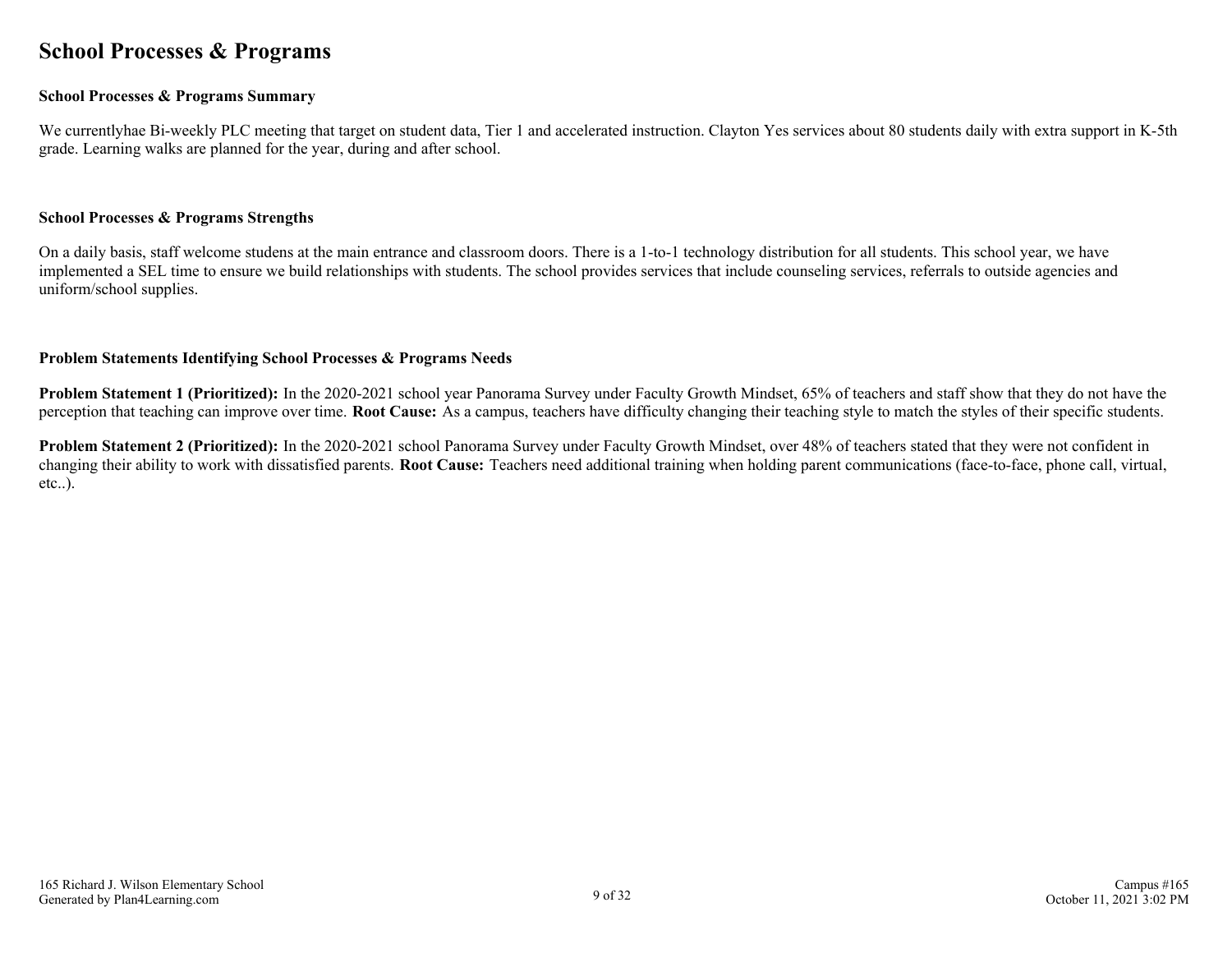### <span id="page-9-0"></span>**Perceptions**

### **Perceptions Summary**

We have constant communication with our parents. The campus has a welcoming environment that encourages student to want to be on campus. Staff communication is a focus for this school year.

### **Perceptions Strengths**

We have a supportive team at the campus, we all help one another when needed. If we don't have the necessary reources, we will find them to support our staff and students.

### **Problem Statements Identifying Perceptions Needs**

**Problem Statement 1 (Prioritized):** In the 2020-2021 school year based on the Panorama Survey under Emotion Regulation, 50% of At-Risk students struggle with regulating their emotions. **Root Cause:** Teachers are not trained on assisting students to regulate their emotions using different strategies and environmental factors.

**Problem Statement 2 (Prioritized):** In 2020-2021, under the Faculty Growth Mindset in the Panorama Survey it shows that 65% of teachers and staff show that they need tools to increase their perception that teaching and student learning can improve over time. **Root Cause:** Most of the campus teachers are veteran teachers that have not made the shift into the 21st century teaching strategies.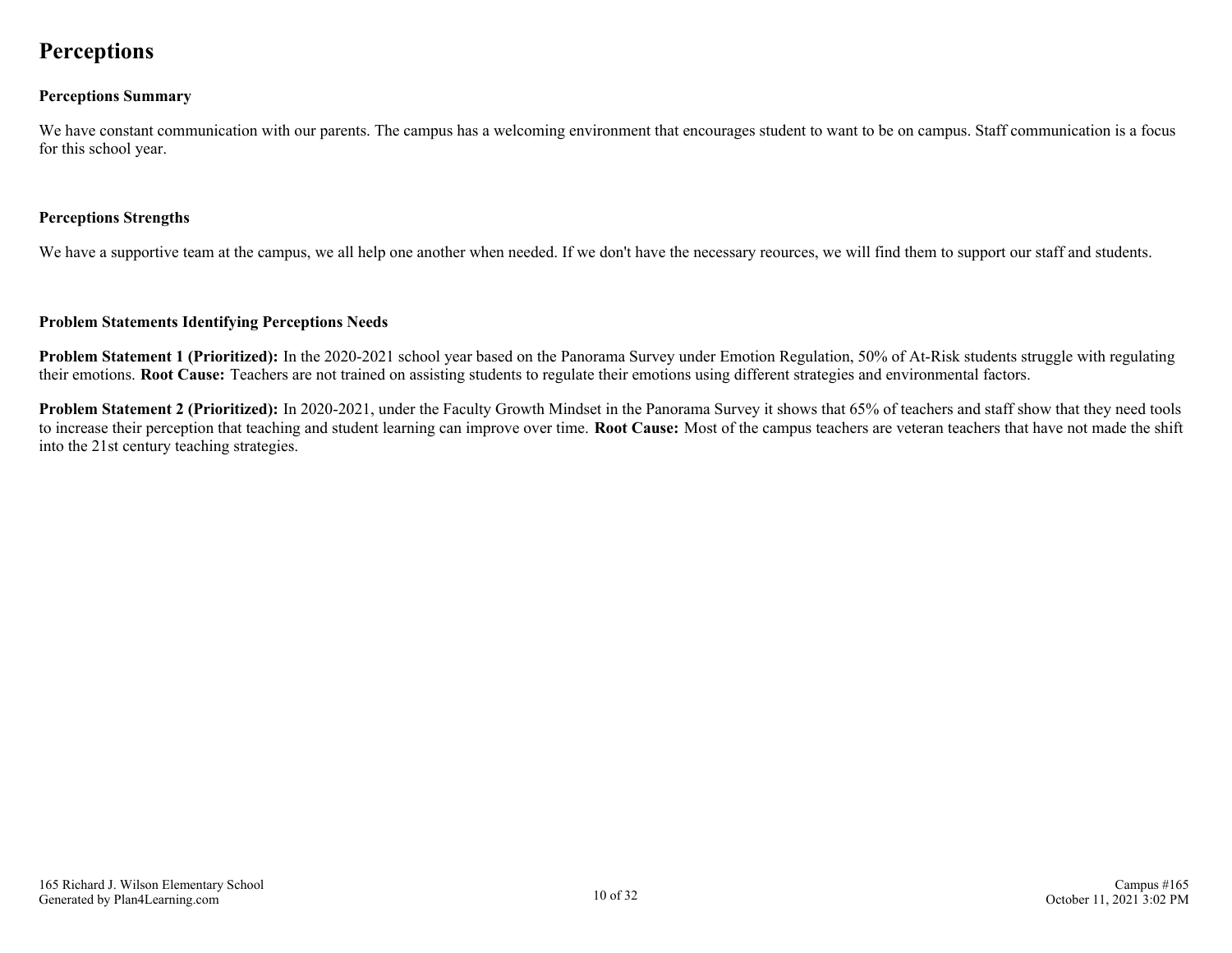### **Priority Problem Statements**

<span id="page-10-0"></span>**Problem Statement 1**: In the 2020-2021 school year, 1st-grade Hispanic students decreased their expected projected growth of grade-level norms from 10.1 to -6.01 on the MAP Reading assessment.

**Root Cause 1**: The campus has not provided enough opportunities for staff to plan vertically and to use research-based resources to teach students with diverse learning styles. **Problem Statement 1 Areas**: Demographics

**Problem Statement 2**: In the 2020-2021 school year, Kinder Title 1 students decreased their expected projected growth of grade-level norms from 10.2 to -4.32 on the MAP Math assessment.

**Root Cause 2**: As a campus, we are not using a variety of teaching methods using manipulatives for a variety of content areas.

**Problem Statement 2 Areas**: Student Learning

**Problem Statement 3**: In the 2020-2021 school year, 3rd grade ELL students decreased their expected projected growth of grade-level norms from 7.6 to -2.18 on the MAP Reading assessment.

**Root Cause 3**: As a campus, we have not focused on EL strategies for students in reading, writing, speaking, and listening.

**Problem Statement 3 Areas**: Student Learning

**Problem Statement 4**: In the 2020-2021 school year Panorama Survey under Faculty Growth Mindset, 65% of teachers and staff show that they do not have the perception that teaching can improve over time.

**Root Cause 4**: As a campus, teachers have difficulty changing their teaching style to match the styles of their specific students.

**Problem Statement 4 Areas**: School Processes & Programs

**Problem Statement 5**: In the 2020-2021 school Panorama Survey under Faculty Growth Mindset, over 48% of teachers stated that they were not confident in changing their ability to work with dissatisfied parents.

**Root Cause 5**: Teachers need additional training when holding parent communications (face-to-face, phone call, virtual, etc..).

**Problem Statement 5 Areas**: School Processes & Programs

**Problem Statement 6**: In the 2020-2021 school year based on the Panorama Survey under Emotion Regulation, 50% of At-Risk students struggle with regulating their emotions. **Root Cause 6**: Teachers are not trained on assisting students to regulate their emotions using different strategies and environmental factors. **Problem Statement 6 Areas**: Perceptions

**Problem Statement 7**: In 2020-2021, under the Faculty Growth Mindset in the Panorama Survey it shows that 65% of teachers and staff show that they need tools to increase their perception that teaching and student learning can improve over time.

**Root Cause 7**: Most of the campus teachers are veteran teachers that have not made the shift into the 21st century teaching strategies.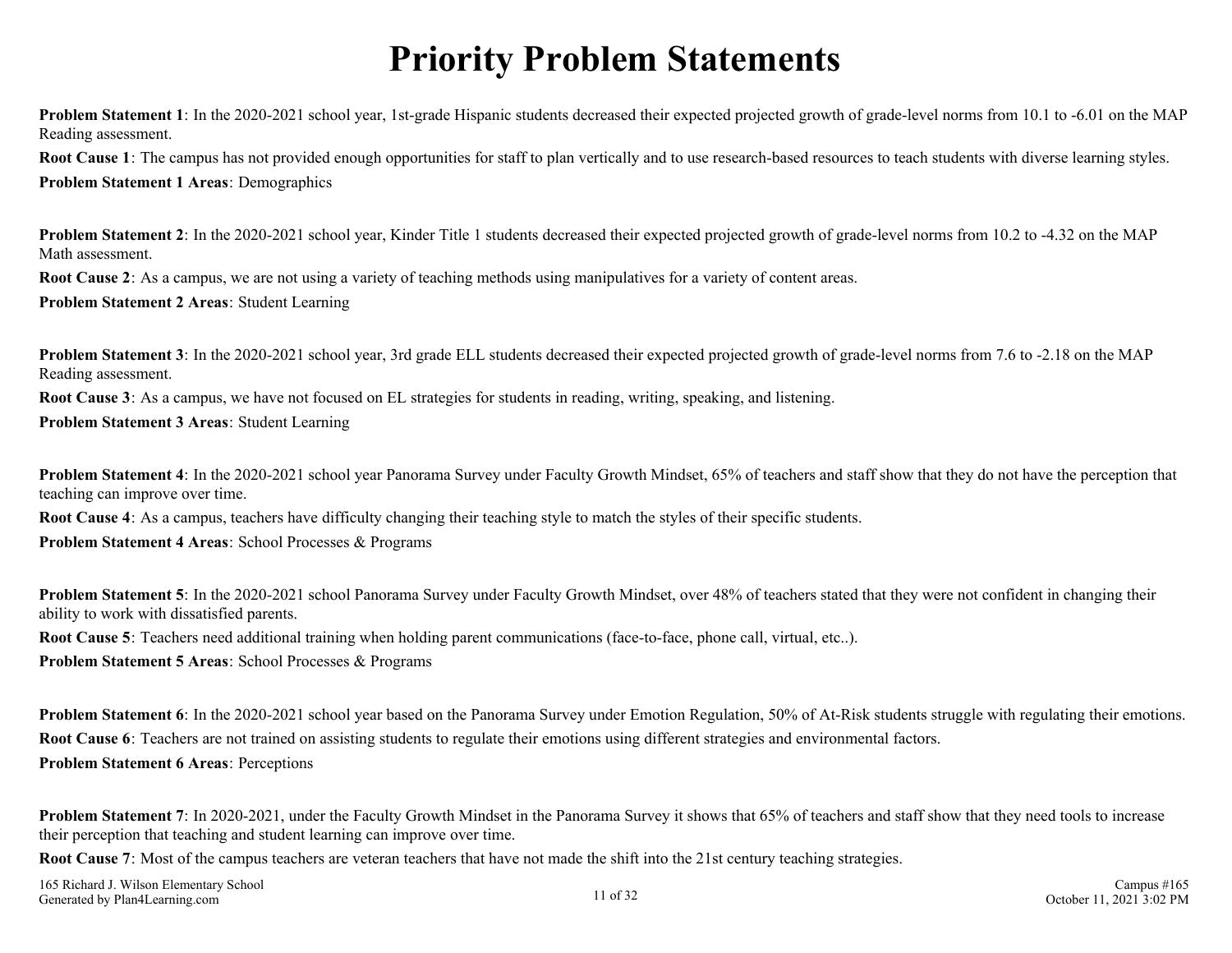### **Problem Statement 7 Areas**: Perceptions

**Problem Statement 8**: In 2020-2021, zero percent of parent activities were held to support parent involvement. **Root Cause 8**: This school year a parent liaison was not hired. **Problem Statement 8 Areas**: Demographics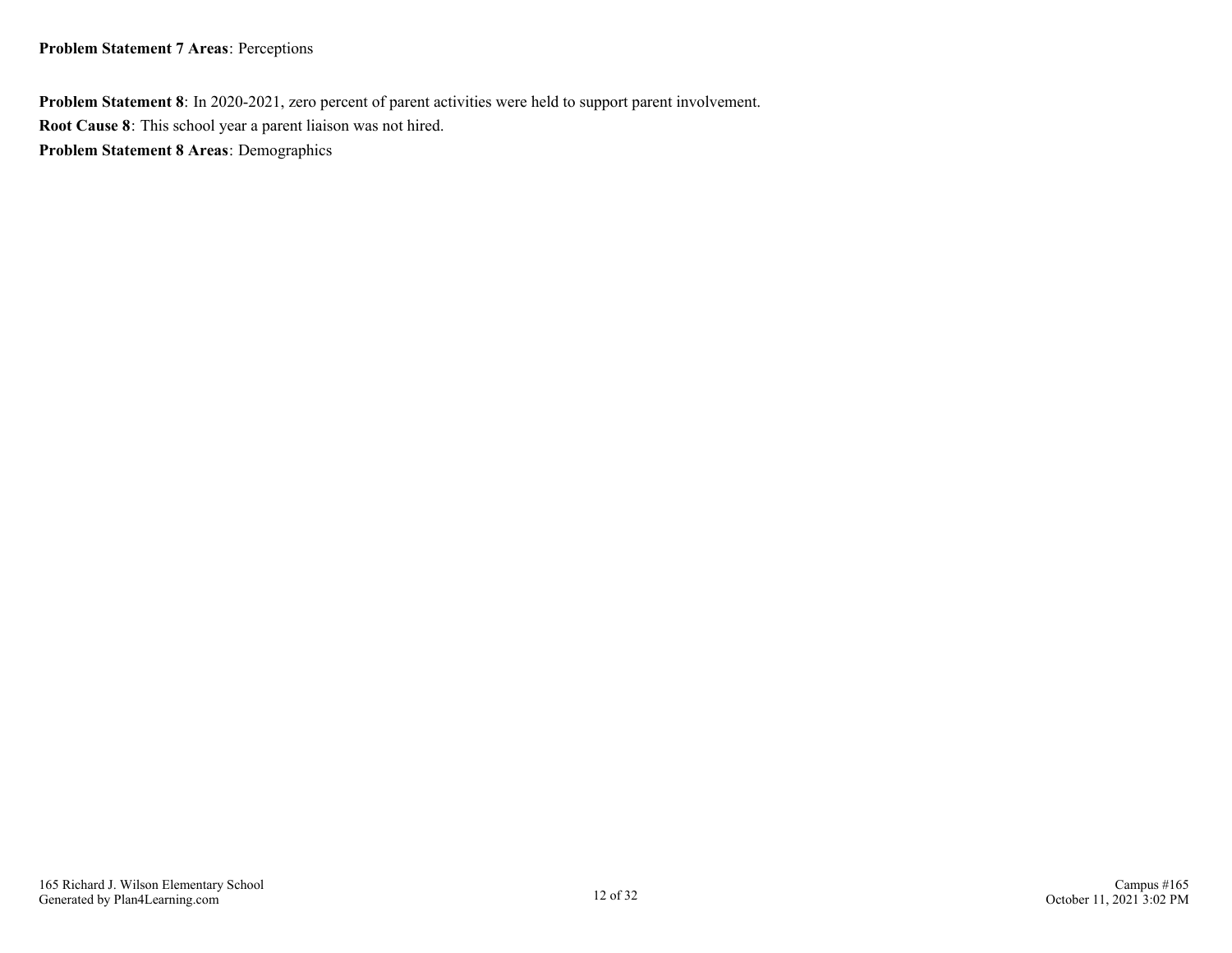### **Comprehensive Needs Assessment Data Documentation**

<span id="page-12-0"></span>The following data were used to verify the comprehensive needs assessment analysis:

### **Improvement Planning Data**

- District goals
- Campus goals
- Campus/District improvement plans (current and prior years)

### **Accountability Data**

- Texas Academic Performance Report (TAPR) data
- Student Achievement Domain
- Student Progress Domain
- Closing the Gaps Domain
- Effective Schools Framework data
- Accountability Distinction Designations
- Federal Report Card Data

### **Student Data: Assessments**

- State and federally required assessment information
- (STAAR) current and longitudinal results, including all versions
- STAAR released test questions
- Texas English Language Proficiency Assessment System (TELPAS) and TELPAS Alternate results
- Student failure and/or retention rates
- Local diagnostic reading assessment data
- Local benchmark or common assessments data
- Grades that measure student performance based on the TEKS

### **Student Data: Student Groups**

- Race and ethnicity data, including number of students, academic achievement, discipline, attendance, and progress
- Special programs data, including number of students, academic achievement, discipline, attendance, and progress
- Economically Disadvantaged / Non-economically disadvantaged performance, progress, and participation data
- Male / Female performance, progress, and participation data
- Special education/non-special education population including discipline, progress and participation data
- At-risk/non-at-risk population including performance, progress, discipline, attendance, and mobility data
- EL/non-EL or LEP data, including academic achievement, progress, support and accommodation needs, race, ethnicity, gender, etc.
- Section 504 data
- Homeless data
- Gifted and talented data
- Dyslexia Data
- Response to Intervention (RtI) student achievement data

### **Student Data: Behavior and Other Indicators**

165 Richard J. Wilson Elementary School Generated by Plan4Learning.com 13 of 32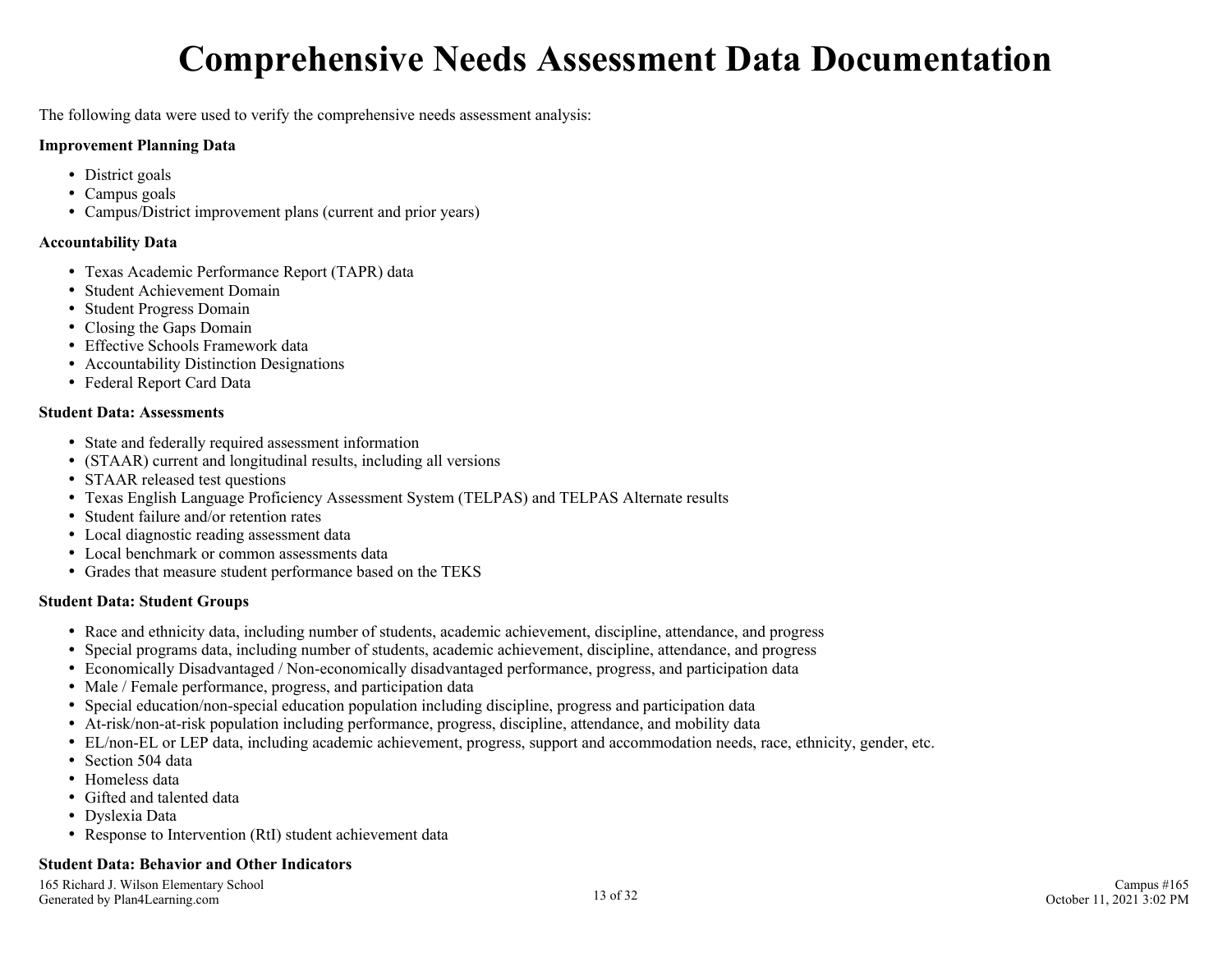- Attendance data
- Mobility rate, including longitudinal data
- Discipline records
- Student surveys and/or other feedback
- Class size averages by grade and subject
- School safety data
- Enrollment trends

### **Employee Data**

- Professional learning communities (PLC) data
- Staff surveys and/or other feedback
- Teacher/Student Ratio
- State certified and high quality staff data
- Campus leadership data
- Campus department and/or faculty meeting discussions and data
- Professional development needs assessment data
- TTESS data
- T-PESS data

### **Parent/Community Data**

- Parent surveys and/or other feedback
- Community surveys and/or other feedback

### **Support Systems and Other Data**

- Processes and procedures for teaching and learning, including program implementation
- Communications data
- Budgets/entitlements and expenditures data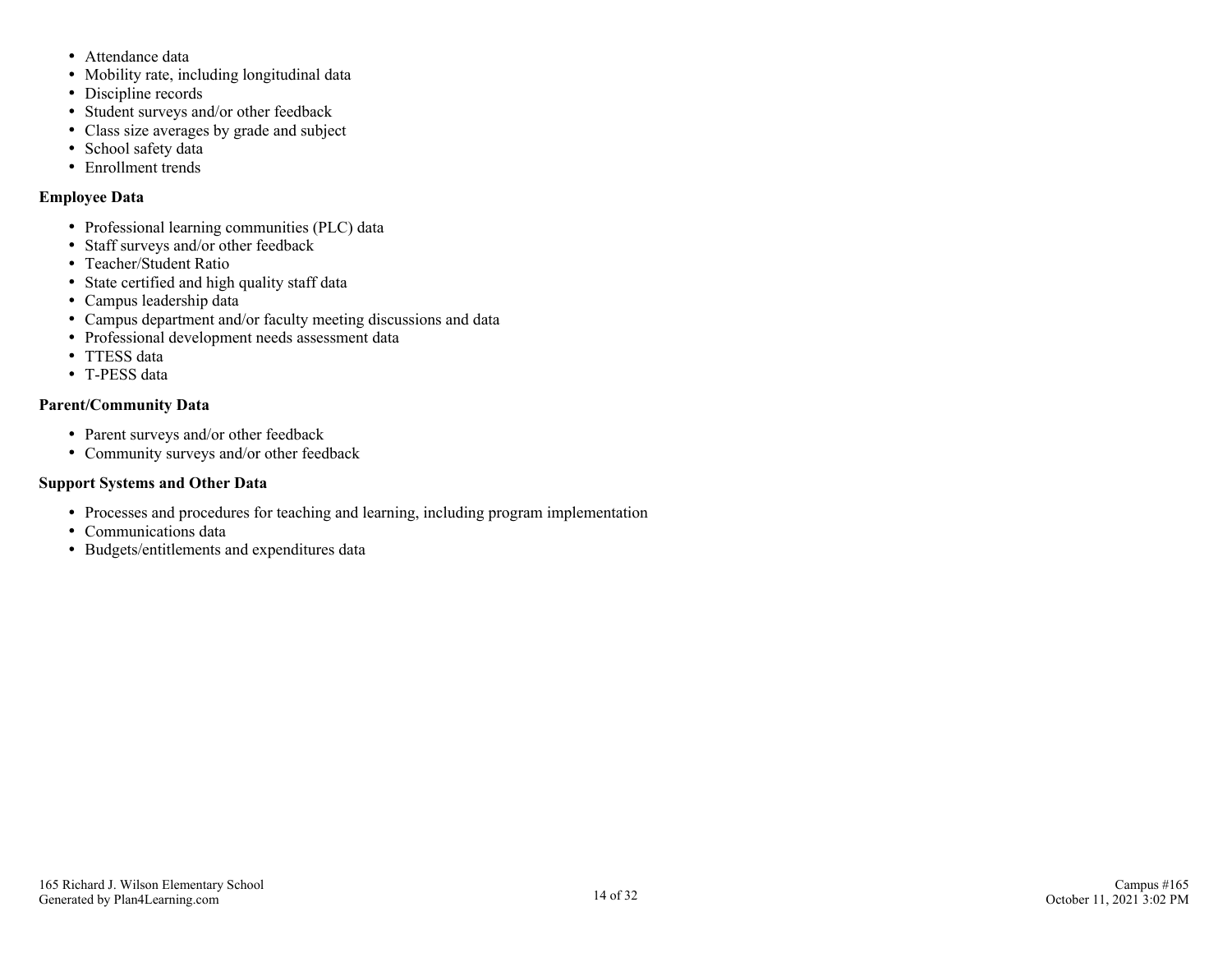### **Goals**

### **Revised/Approved: September 27, 2021**

<span id="page-14-0"></span>**Goal 1:** Early Literacy

Increase the percentage of 3rd grade students who score at meets grade level or above on STAAR Reading from 34% to 47% by August 2024.

**Performance Objective 1:** Increase the percentage of PK students who score On Track on Circle Phonological Awareness in English from 57 % to 62 % by May 2022.

Increase the percentage of PK students who score On Track on Circle Phonological Awareness in Spanish from 78 % to 83 % by May 2022. Increase the percentage of Economically Disadvantaged Spanish students from 78 % to 83 % by May 2022.

**Evaluation Data Sources:** PK Circle Phonological Awareness section

| <b>Strategy 1 Details</b>                                                                                                                                                                                                                                                        |            | <b>Reviews</b> |     |                  |
|----------------------------------------------------------------------------------------------------------------------------------------------------------------------------------------------------------------------------------------------------------------------------------|------------|----------------|-----|------------------|
| <b>Strategy 1:</b> Develop teacher instructional capacity to plan and implement Tier 1 instruction that is explicit and systemic                                                                                                                                                 | Formative  |                |     | <b>Summative</b> |
| in Reading. Teachers will use differentiated instruction and scaffold support for all students.<br>Strategy's Expected Result/Impact: 80% of Lesson Plans submitted will receive feedback on the alignment<br>of their activities, assessment, instructional practices and TEKS. | <b>Nov</b> | Jan            | Mar | June             |
| 80% of Lesson Plans will include differentiation and scaffolded supports for all special populations.<br>Classroom observations will have systematic and explicit TIER 1 instruction based on the Reading<br>Academies - The Science of Teaching Reading.                        |            |                |     |                  |
| 80% of all classrooms will use Formative Assessment strategies to ensure students demonstrate mastery of<br>TEKS.                                                                                                                                                                |            |                |     |                  |
| Teacher observations will focus on instructional strategies and routines that facilitate student learning.<br>Staff Responsible for Monitoring: Instructional Leadership Team - Principal, Assistant Principal, Data<br>Analyst, Classroom Teachers                              |            |                |     |                  |
| <b>Title I Schoolwide Elements: 2.4, 2.6 - ESF Levers:</b> Lever 2: Effective, Well-Supported Teachers, Lever 4:<br>High-Quality Curriculum, Lever 5: Effective Instruction                                                                                                      |            |                |     |                  |
| <b>Problem Statements: Student Learning 1, 2</b>                                                                                                                                                                                                                                 |            |                |     |                  |
| <b>Funding Sources: SATURDAY/PM CAMPS - Title I (211) - 211-11-6116-04E-165-30-510-000000-22F10</b><br>$-$ \$6,200                                                                                                                                                               |            |                |     |                  |
| Accomplished<br>Continue/Modify<br>No Progress<br>0%                                                                                                                                                                                                                             |            | Discontinue    |     |                  |

### **Performance Objective 1 Problem Statements:**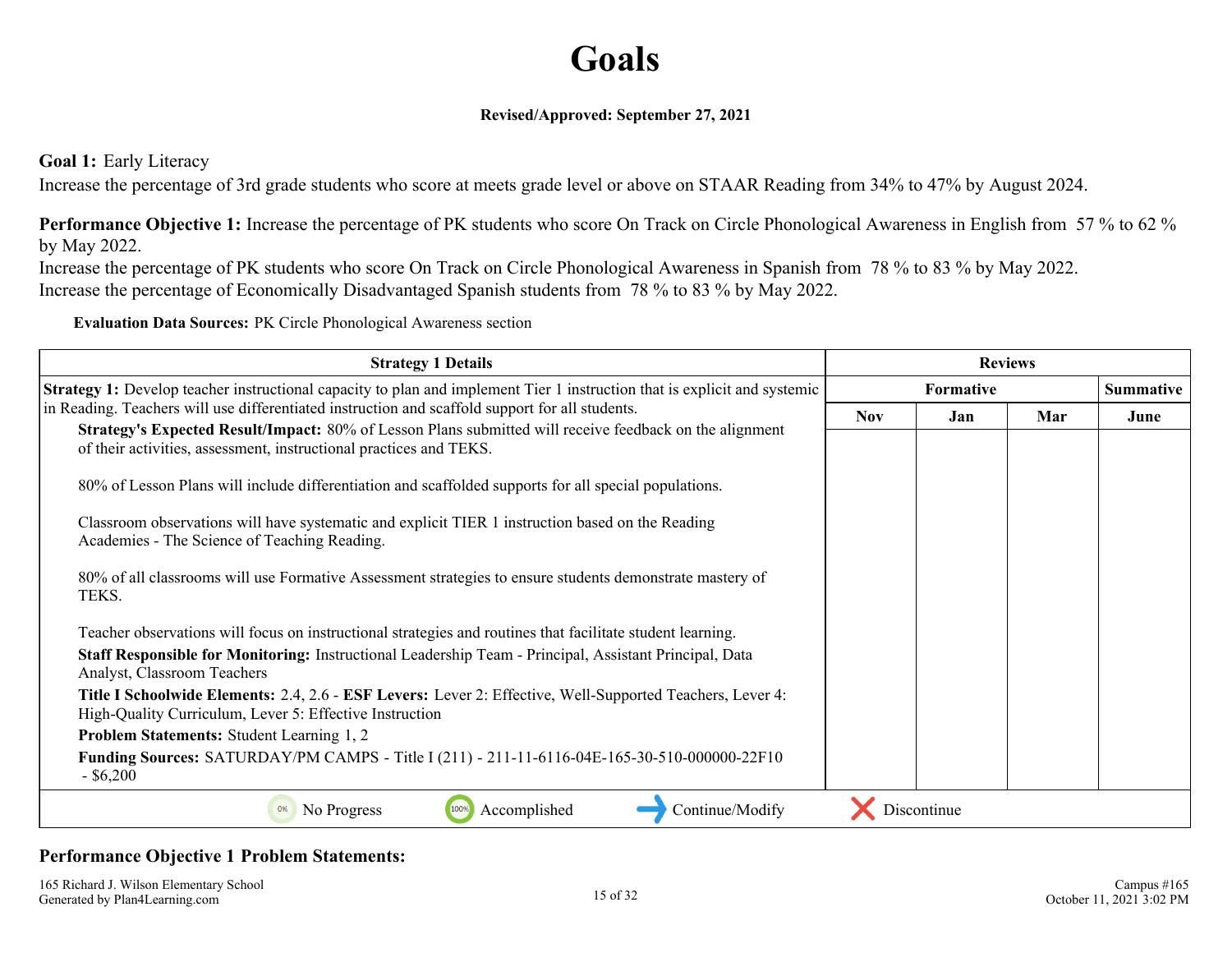### **Student Learning**

**Problem Statement 1**: In the 2020-2021 school year, Kinder Title 1 students decreased their expected projected growth of grade-level norms from 10.2 to -4.32 on the MAP Math assessment. **Root Cause**: As a campus, we are not using a variety of teaching methods using manipulatives for a variety of content areas.

**Problem Statement 2**: In the 2020-2021 school year, 3rd grade ELL students decreased their expected projected growth of grade-level norms from 7.6 to -2.18 on the MAP Reading assessment. **Root Cause**: As a campus, we have not focused on EL strategies for students in reading, writing, speaking, and listening.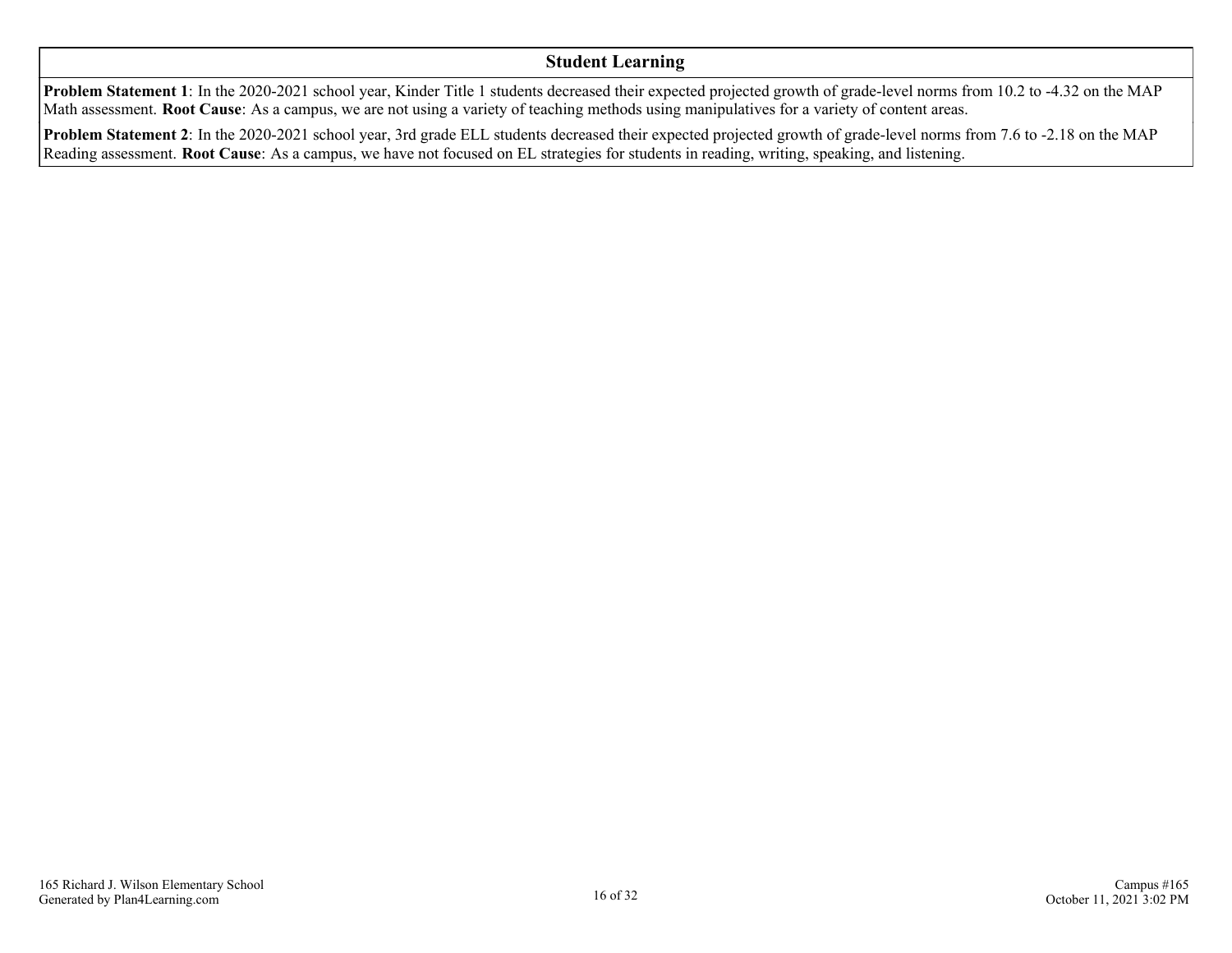**Goal 1:** Early Literacy

Increase the percentage of 3rd grade students who score at meets grade level or above on STAAR Reading from 34% to 47% by August 2024.

**Performance Objective 2:** Increase the percentage of Kindergarten-Grade 3 students who Meet or Exceed grade-level expectations on key MAP Fluency indicators in English from 45 % to 50 % by May 2022.

Increase the percentage of Kindergarten-Grade 3 students who Meet or Exceed grade-level expectations on key MAP Fluency indicators in Spanish from 31 % to 36 % by May 2022.

Increase the percentage of Economically Disadvantaged students in Spanish from 28 % to 31 % by May 2022.

**Evaluation Data Sources:** MAP Fluency indicators

| <b>Strategy 1 Details</b>                                                                                                                                                                                              |            | <b>Reviews</b>   |     |      |
|------------------------------------------------------------------------------------------------------------------------------------------------------------------------------------------------------------------------|------------|------------------|-----|------|
| <b>Strategy 1:</b> Develop teacher instructional teacher capacity to plan and implement Tier 1 instruction that is explicit and                                                                                        |            | <b>Formative</b> |     |      |
| systemic in Reading. Teachers will use differentiated instruction and scaffold support for all students.                                                                                                               | <b>Nov</b> | Jan.             | Mar | June |
| Strategy's Expected Result/Impact: 80% of Lesson Plans submitted will receive feedback on the alignment<br>of their activities, assessment, instructional practices and TEKS.                                          |            |                  |     |      |
| 80% of Lesson Plans will include differentiation and scaffolded supports for all special populations.                                                                                                                  |            |                  |     |      |
| Classroom observations will have systematic and explicit TIER 1 instruction based on the Reading<br>Academies - The Science of Teaching Reading.                                                                       |            |                  |     |      |
| 80% of all classrooms will use Formative Assessment strategies to ensure students demonstrate mastery of<br>TEKS.                                                                                                      |            |                  |     |      |
| Teacher observations will focus on instructional strategies and routines that facilitate student learning.                                                                                                             |            |                  |     |      |
| Staff Responsible for Monitoring: Instructional Leadership Team - Principal, Assistant Principal, Data<br>Analyst, Classroom Teachers                                                                                  |            |                  |     |      |
| Title I Schoolwide Elements: 2.4, 2.6 - ESF Levers: Lever 2: Effective, Well-Supported Teachers, Lever 4:<br>High-Quality Curriculum, Lever 5: Effective Instruction                                                   |            |                  |     |      |
| Problem Statements: Student Learning 1, 2                                                                                                                                                                              |            |                  |     |      |
| <b>Funding Sources: TEACHER BOOK STUDY - Title I (211) -</b>                                                                                                                                                           |            |                  |     |      |
| 211-13-6329-04E-165-30-510-000000-22F10 - \$2,000, Purchase Online and print resources for student use -<br>Title I (211) - 211-12-6329-04E-165-30-510-000000-22F10 - \$10,000, books in the classroom - Title I (211) |            |                  |     |      |
| $-211-11-6329-04E-165-30-510-000000-22F10-\$3,000$                                                                                                                                                                     |            |                  |     |      |
| Accomplished<br>Continue/Modify<br>No Progress<br>0%                                                                                                                                                                   |            | Discontinue      |     |      |

### **Performance Objective 2 Problem Statements:**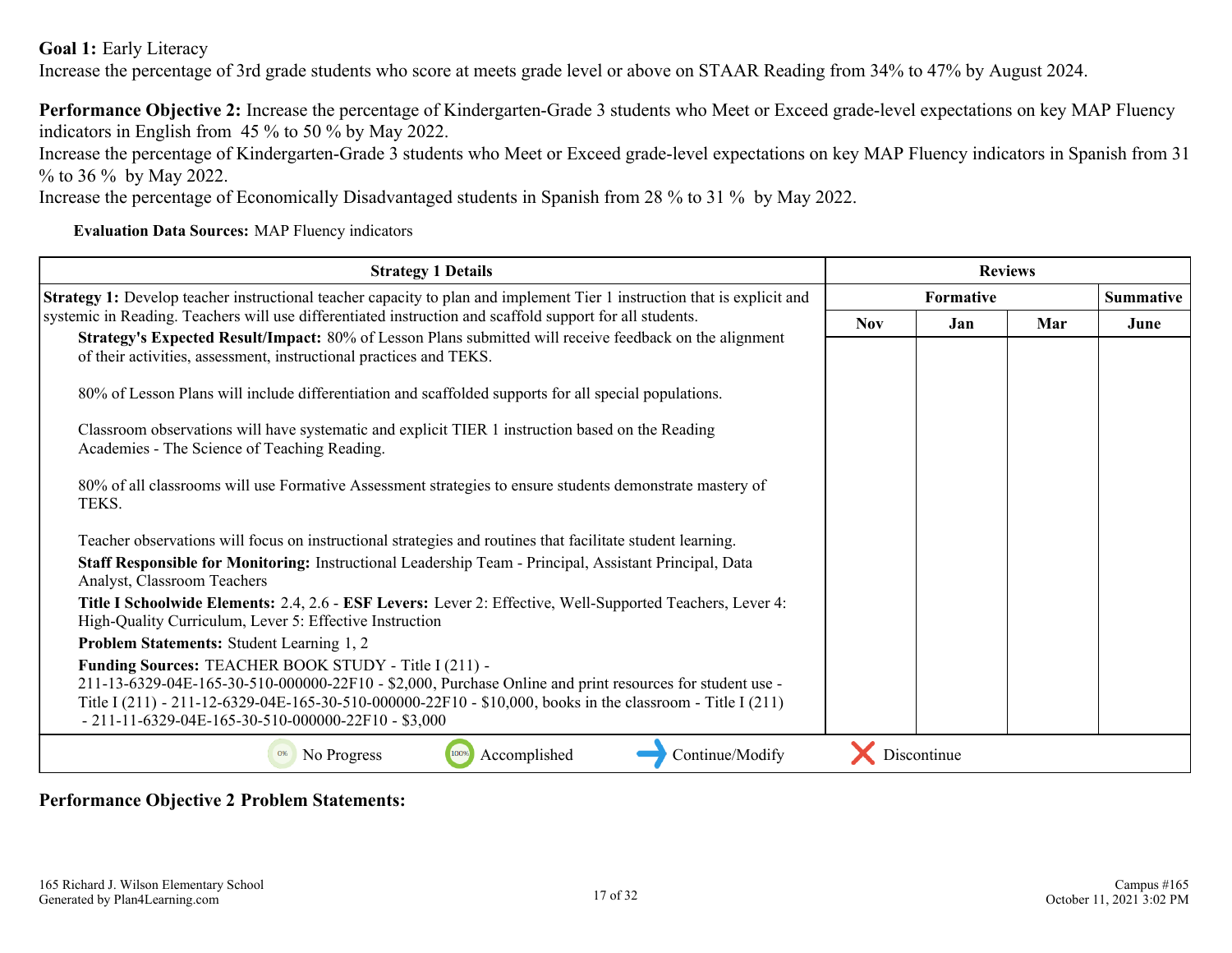### **Student Learning**

**Problem Statement 1**: In the 2020-2021 school year, Kinder Title 1 students decreased their expected projected growth of grade-level norms from 10.2 to -4.32 on the MAP Math assessment. **Root Cause**: As a campus, we are not using a variety of teaching methods using manipulatives for a variety of content areas.

**Problem Statement 2**: In the 2020-2021 school year, 3rd grade ELL students decreased their expected projected growth of grade-level norms from 7.6 to -2.18 on the MAP Reading assessment. **Root Cause**: As a campus, we have not focused on EL strategies for students in reading, writing, speaking, and listening.

Campus #165

October 11, 2021 3:02 PM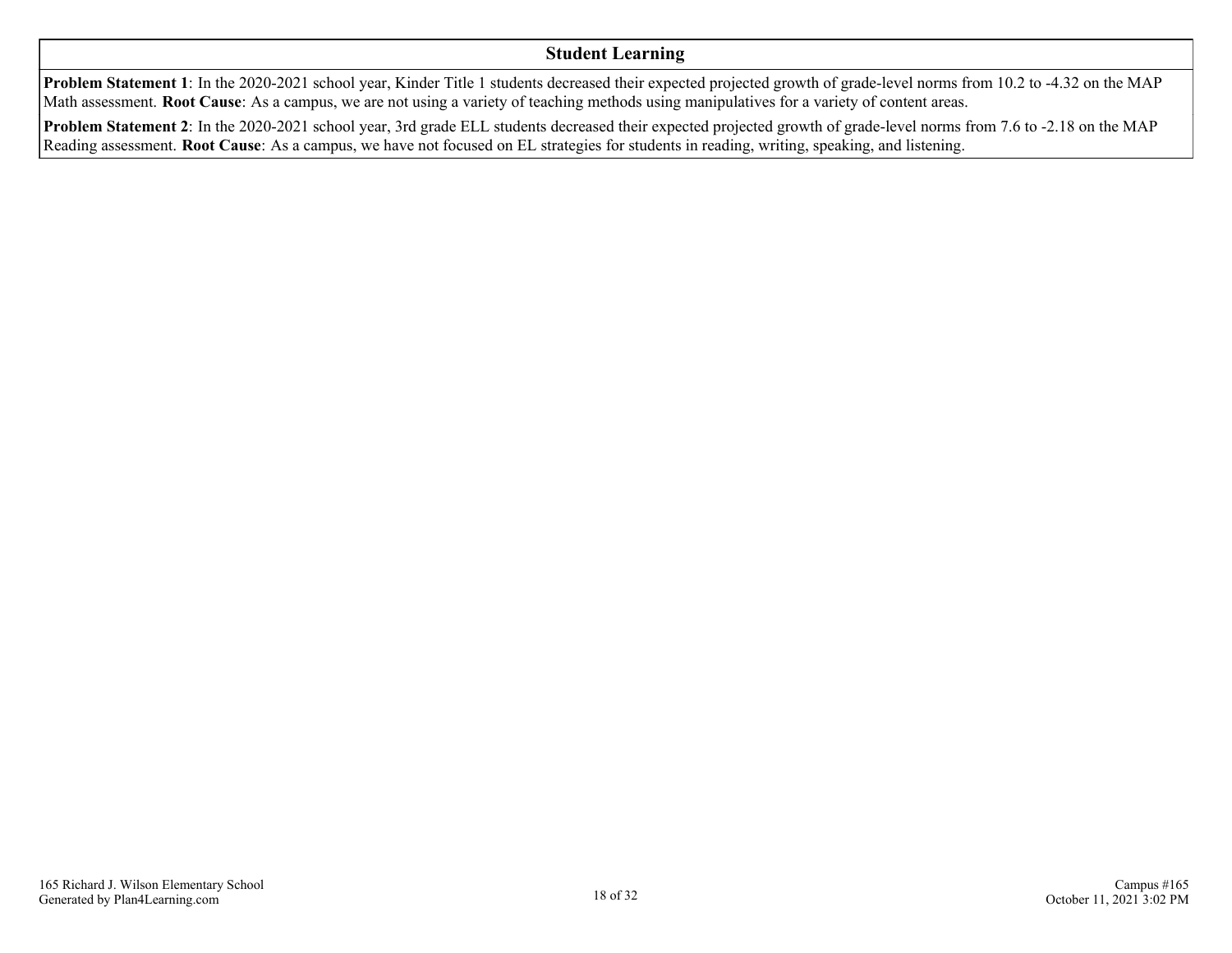**Goal 1:** Early Literacy

Increase the percentage of 3rd grade students who score at meets grade level or above on STAAR Reading from 34% to 47% by August 2024.

**Performance Objective 3:** Increase the percentage of Kindergarten through Grade 5 students who meet or exceed projected growth on MAP Growth Reading in English from 42 % to 47 % by May 2022.

Increase the percentage of Kindergarten through Grade 5 students who meet or exceed projected growth on MAP Growth Reading in Spanish from 31 % to 35 % by May 2022.

Increase the percentage of Economically Disadvantaged Spanish students from 31 % to 35% by May 2022.

| <b>Strategy 1 Details</b>                                                                                                                                                     | <b>Reviews</b>   |             |     |                  |  |  |
|-------------------------------------------------------------------------------------------------------------------------------------------------------------------------------|------------------|-------------|-----|------------------|--|--|
| <b>Strategy 1:</b> Develop teacher instructional teacher capacity to plan and implement Tier 1 instruction that is explicit and                                               | <b>Formative</b> |             |     | <b>Summative</b> |  |  |
| systemic in Reading. Teachers will use differentiated instruction and scaffold support for all students.<br><b>Nov</b>                                                        |                  | Jan         | Mar | June             |  |  |
| Strategy's Expected Result/Impact: 80% of Lesson Plans submitted will receive feedback on the alignment<br>of their activities, assessment, instructional practices and TEKS. |                  |             |     |                  |  |  |
| 80% of Lesson Plans will include differentiation and scaffolded supports for all special populations.                                                                         |                  |             |     |                  |  |  |
| Classroom observations will have systematic and explicit TIER 1 instruction based on the Reading<br>Academies - The Science of Teaching Reading.                              |                  |             |     |                  |  |  |
| 80% of all classrooms will use Formative Assessment strategies to ensure students demonstrate mastery of<br>TEKS.                                                             |                  |             |     |                  |  |  |
| Teacher observations will focus on instructional strategies and routines that facilitate student learning.                                                                    |                  |             |     |                  |  |  |
| Staff Responsible for Monitoring: Instructional Leadership Team - Principal, Assistant Principal, Data<br>Analyst, Classroom Teachers                                         |                  |             |     |                  |  |  |
| Title I Schoolwide Elements: 2.4, 2.6 - ESF Levers: Lever 2: Effective, Well-Supported Teachers, Lever 4:<br>High-Quality Curriculum, Lever 5: Effective Instruction          |                  |             |     |                  |  |  |
| <b>Problem Statements: Student Learning 1, 2</b>                                                                                                                              |                  |             |     |                  |  |  |
| Continue/Modify<br>Accomplished<br>No Progress<br>0%                                                                                                                          |                  | Discontinue |     |                  |  |  |

### **Performance Objective 3 Problem Statements:**

### **Student Learning**

**Problem Statement 1**: In the 2020-2021 school year, Kinder Title 1 students decreased their expected projected growth of grade-level norms from 10.2 to -4.32 on the MAP Math assessment. **Root Cause**: As a campus, we are not using a variety of teaching methods using manipulatives for a variety of content areas.

**Problem Statement 2**: In the 2020-2021 school year, 3rd grade ELL students decreased their expected projected growth of grade-level norms from 7.6 to -2.18 on the MAP Reading assessment. **Root Cause**: As a campus, we have not focused on EL strategies for students in reading, writing, speaking, and listening.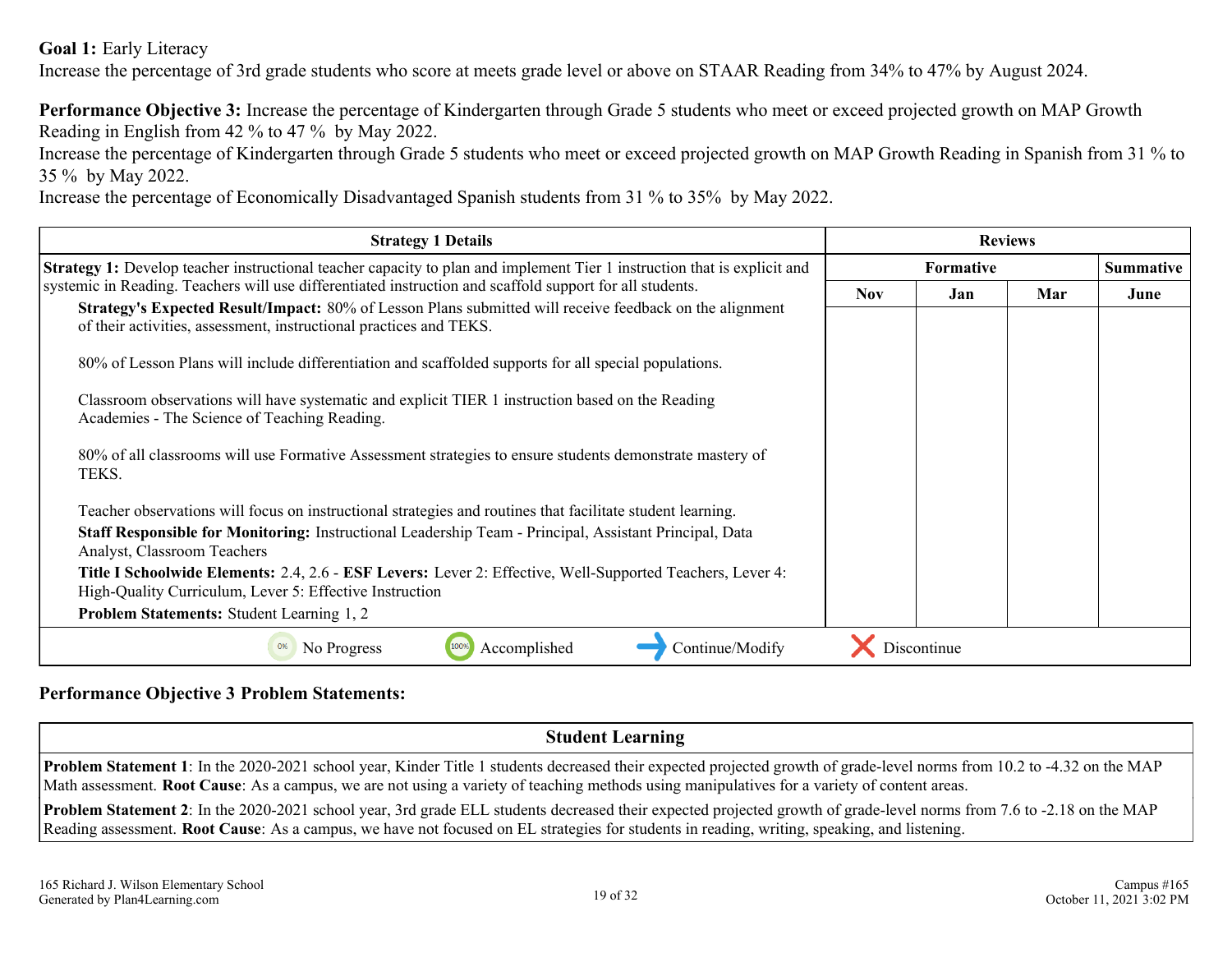### <span id="page-19-0"></span>**Goal 2:** Early Math

Increase the percentage of 3rd grade students who score at meets grade level or above on STAAR Mathematics from 34% to 45% by August 2024.

**Performance Objective 1:** Increase the percentage of English PK students who score On Track on Circle Math from 84 % to 88 % by May 2022. Increase the percentage of Spanish PK students who score On Track on Circle Math from 77 % to 80 % by May 2022. Increase the percentage of Spanish Economically Disadvantaged Spanish students from 75% to 80% by May 2022.

**Evaluation Data Sources:** Circle Math On Track indicator

| <b>Strategy 1 Details</b>                                                                                                                                                                                                                                   |                  |             | <b>Reviews</b> |                  |
|-------------------------------------------------------------------------------------------------------------------------------------------------------------------------------------------------------------------------------------------------------------|------------------|-------------|----------------|------------------|
| <b>Strategy 1:</b> The PLC process will be strengthened in order to improve TIER 1 instruction across all content areas and                                                                                                                                 | <b>Formative</b> |             |                | <b>Summative</b> |
| grade levels.                                                                                                                                                                                                                                               | <b>Nov</b>       | Jan         | Mar            | June             |
| Strategy's Expected Result/Impact: 80% of teachers will utilize the FWISD Curriculum with fidelity.<br>PLC's will focus on Lesson Planning, alignment, and best strategies. A schedule will be followed to monitor<br>lesson plan alignment to instruction. |                  |             |                |                  |
| 80% of Lesson Plans submitted will include activities, assessments, and instructional practices that are<br>aligned to the Math TEKS.                                                                                                                       |                  |             |                |                  |
| The Data Analyst will assist with breaking down the TEKS and analyzing data during PLC's.                                                                                                                                                                   |                  |             |                |                  |
| Staff Responsible for Monitoring: Instructional Team - Principal, AP, Data Analyst, Classroom Teachers                                                                                                                                                      |                  |             |                |                  |
| Title I Schoolwide Elements: 2.4, 2.5, 2.6 - TEA Priorities: Build a foundation of reading and math - ESF                                                                                                                                                   |                  |             |                |                  |
| Levers: Lever 1: Strong School Leadership and Planning, Lever 2: Effective, Well-Supported Teachers,<br>Lever 4: High-Quality Curriculum                                                                                                                    |                  |             |                |                  |
| Funding Sources: Campus Learning Walks - Title I (211) - 211-11-6112-0PD-165-30-510-000000-22F10 -                                                                                                                                                          |                  |             |                |                  |
| \$7,000, Data Analyst - Title I (211) - 211-13-6119-04E-165-30-510-000000-22F10 - \$70,551.48                                                                                                                                                               |                  |             |                |                  |
| Accomplished<br>Continue/Modify<br>No Progress                                                                                                                                                                                                              |                  | Discontinue |                |                  |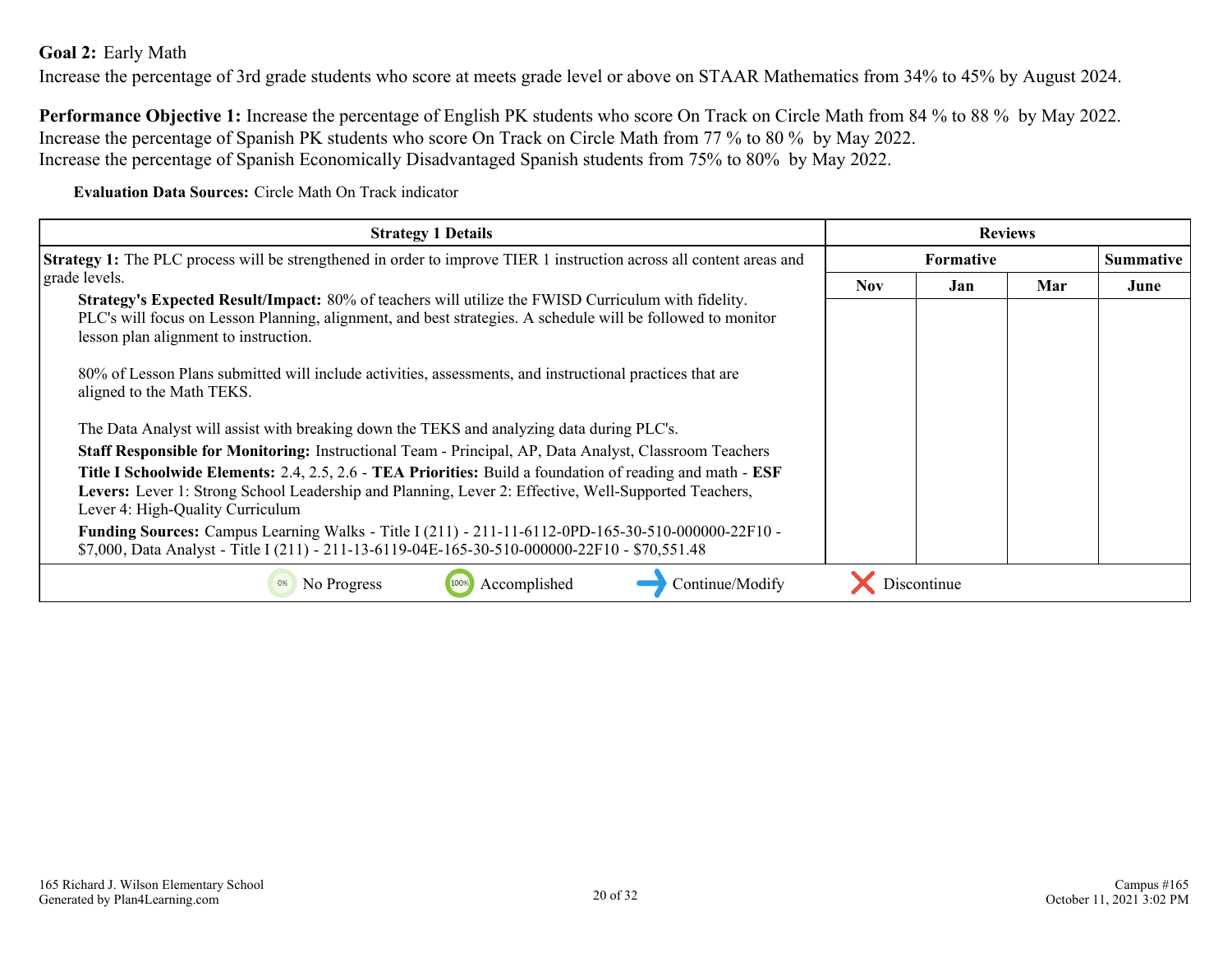### **Goal 2:** Early Math

Increase the percentage of 3rd grade students who score at meets grade level or above on STAAR Mathematics from 34% to 45% by August 2024.

**Performance Objective 2:** Increase the percentage of Kinder students who score On Track on TX-KEA Math from 44% to 47% by May 2022. Increase the percentage of Hispanic students from 42 % to 45 % by May 2022.

**Evaluation Data Sources:** TX KEA Math On Track indicator

| <b>Strategy 1 Details</b>                                                                                                                                                                                                                                          | <b>Reviews</b>           |             |  |                  |
|--------------------------------------------------------------------------------------------------------------------------------------------------------------------------------------------------------------------------------------------------------------------|--------------------------|-------------|--|------------------|
| Strategy 1: Teachers will participate in bi-weekly PLC's to collaborate and determine the best instructional practices to                                                                                                                                          | <b>Formative</b>         |             |  | <b>Summative</b> |
| use based on student data.                                                                                                                                                                                                                                         | <b>Nov</b><br>Mar<br>Jan |             |  | June             |
| <b>Strategy's Expected Result/Impact:</b> 80% of teachers will utilize the FWISD Curriculum with fidelity.<br>PLC's will focus on Lesson Planning, alignment, and best strategies. A schedule will be followed to monitor<br>lesson plan alignment to instruction. |                          |             |  |                  |
| 80% of Lesson Plans submitted will include activities, assessments, and instructional practices that are<br>aligned to the Math TEKS.                                                                                                                              |                          |             |  |                  |
| Staff Responsible for Monitoring: Instructional Team - Principal, AP, Data Analyst, Classroom Teachers                                                                                                                                                             |                          |             |  |                  |
| Title I Schoolwide Elements: 2.4, 2.5, 2.6 - TEA Priorities: Build a foundation of reading and math - ESF<br>Levers: Lever 1: Strong School Leadership and Planning, Lever 2: Effective, Well-Supported Teachers,<br>Lever 4: High-Quality Curriculum              |                          |             |  |                  |
| Accomplished<br>Continue/Modify<br>No Progress<br>0%                                                                                                                                                                                                               |                          | Discontinue |  |                  |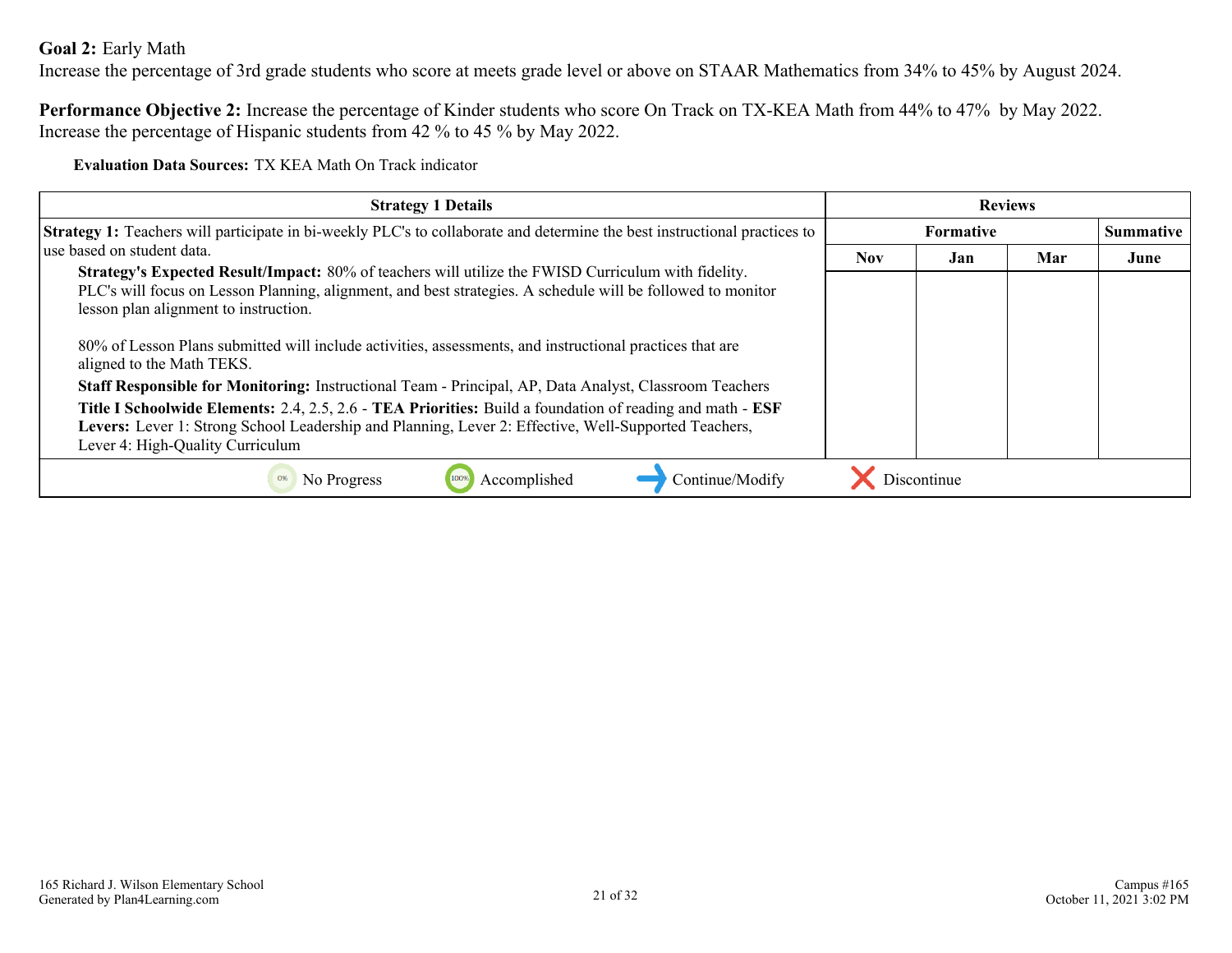### **Goal 2:** Early Math

Increase the percentage of 3rd grade students who score at meets grade level or above on STAAR Mathematics from 34% to 45% by August 2024.

**Performance Objective 3:** Increase the percentage of Kindergarten-Grade 5 students who Meet or Exceed projected growth on MAP Growth from 39 % to 42 % by May 2022.

Increase the percentage of Special Education students from 26 % to 31 % by May 2022.

**Evaluation Data Sources:** MAP Growth Meet or Exceeded

| <b>Strategy 1 Details</b>                                                                                                                                                                                                                                                                                                                                                                            | <b>Reviews</b>   |             |     |                  |
|------------------------------------------------------------------------------------------------------------------------------------------------------------------------------------------------------------------------------------------------------------------------------------------------------------------------------------------------------------------------------------------------------|------------------|-------------|-----|------------------|
| <b>Strategy 1:</b> Teachers will participate in bi-weekly PLC's to collaborate and determine the best instructional practices to                                                                                                                                                                                                                                                                     | <b>Formative</b> |             |     | <b>Summative</b> |
| luse based on student data.                                                                                                                                                                                                                                                                                                                                                                          | <b>Nov</b>       | Jan         | Mar | June             |
| Strategy's Expected Result/Impact: 80% of teachers will utilize the FWISD Curriculum with fidelity.<br>PLC's will focus on Lesson Planning, alignment, and best strategies. A schedule will be followed to monitor<br>lesson plan alignment to instruction.<br>80% of Lesson Plans submitted will include activities, assessments, and instructional practices that are<br>aligned to the Math TEKS. |                  |             |     |                  |
| Staff Responsible for Monitoring: Instructional Team - Principal, AP, Data Analyst, Classroom Teachers                                                                                                                                                                                                                                                                                               |                  |             |     |                  |
| Title I Schoolwide Elements: 2.4, 2.5, 2.6 - TEA Priorities: Build a foundation of reading and math - ESF<br>Levers: Lever 1: Strong School Leadership and Planning, Lever 2: Effective, Well-Supported Teachers,<br>Lever 4: High-Quality Curriculum                                                                                                                                                |                  |             |     |                  |
| Funding Sources: Purchase manipulatives - Title I (211) - 211-11-6399-04E-165-30-510-000000-22F10 -<br>\$5,000                                                                                                                                                                                                                                                                                       |                  |             |     |                  |
| Accomplished<br>Continue/Modify<br>No Progress<br>0%                                                                                                                                                                                                                                                                                                                                                 |                  | Discontinue |     |                  |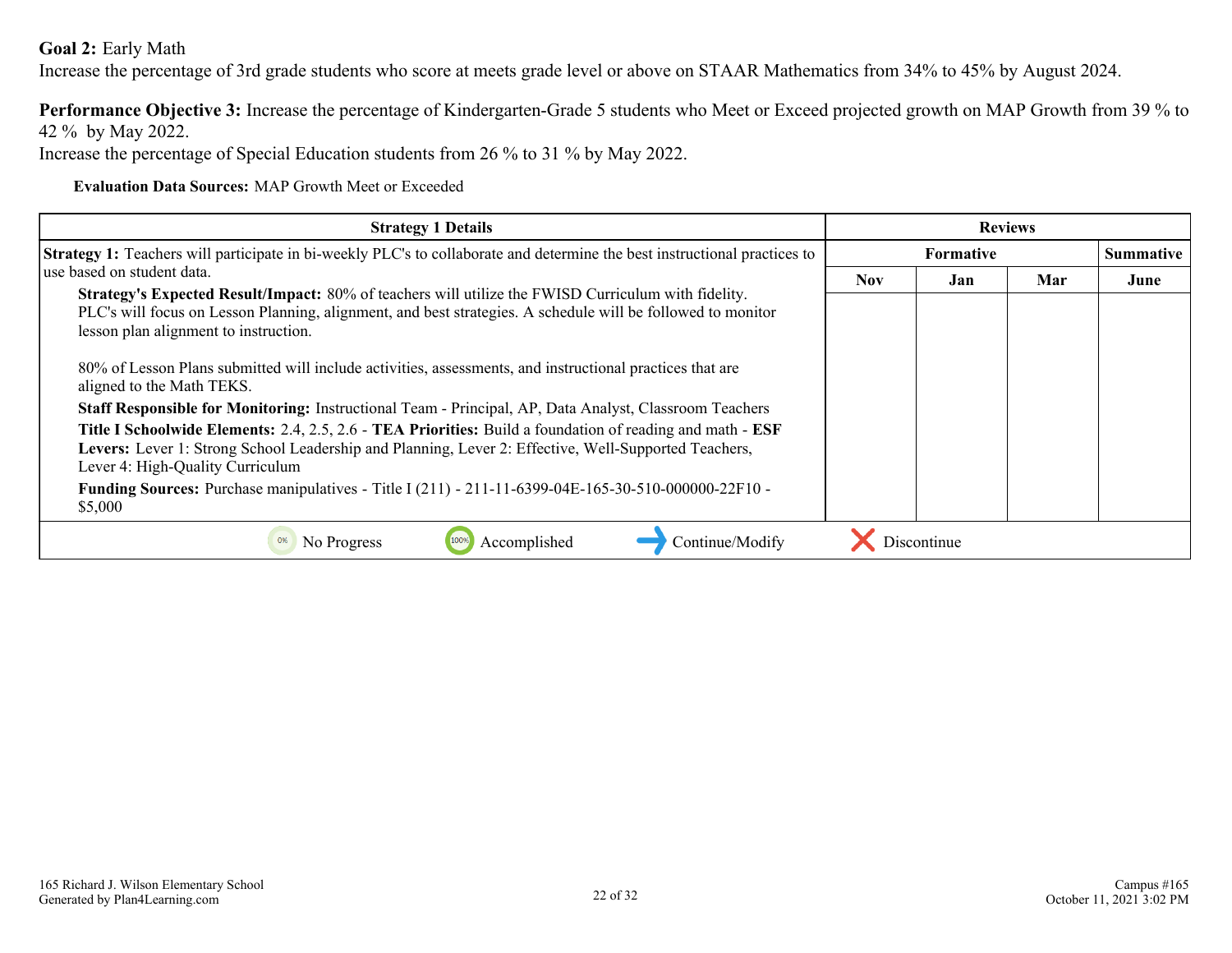### <span id="page-22-0"></span>**Goal 3:** CCMR

Increase the percentage of students graduating with a CCMR indicator from 43% to 48% by June 2024.

**Performance Objective 1:** Increase the percentage of 3-5 grade students scoring at MEETS or above on STAAR Reading English from 29% to 33% by May 2022.

Increase the percentage of 3-5 grade students scoring at MEETS or above on STAAR Reading Spanish from 24 % to 27 % by May 2022. Increase the percentage of ELL English students scoring at MEETS or above STAAR Reading from 29 % to 31 % by May 2022.

### **Evaluation Data Sources:** STAAR MEETS or Above data

| <b>Strategy 1 Details</b>                                                                                                                                                     | <b>Reviews</b>   |             |     |                  |
|-------------------------------------------------------------------------------------------------------------------------------------------------------------------------------|------------------|-------------|-----|------------------|
| <b>Strategy 1:</b> Develop teacher instructional teacher capacity to plan and implement Tier 1 instruction that is explicit and                                               | <b>Formative</b> |             |     | <b>Summative</b> |
| systemic in Reading and Math. Teachers will use differentiated instruction and scaffold support for all students.                                                             | <b>Nov</b>       | Jan         | Mar | June             |
| Strategy's Expected Result/Impact: 80% of Lesson Plans submitted will receive feedback on the alignment<br>of their activities, assessment, instructional practices and TEKS. |                  |             |     |                  |
| 80% of Lesson Plans will include differentiation and scaffolded supports for all special populations.                                                                         |                  |             |     |                  |
| Classroom observations will have systematic and explicit TIER 1 instruction based on the Reading<br>Academies - The Science of Teaching Reading.                              |                  |             |     |                  |
| 80% of all classrooms will use Formative Assessment strategies to ensure students demonstrate mastery of<br>TEKS.                                                             |                  |             |     |                  |
| Teacher observations will focus on instructional strategies and routines that facilitate student learning.                                                                    |                  |             |     |                  |
| Staff Responsible for Monitoring: Instructional Leadership Team - Principal, Assistant Principal, Data<br>Analyst, Classroom Teachers                                         |                  |             |     |                  |
| Title I Schoolwide Elements: 2.4, 2.6 - ESF Levers: Lever 2: Effective, Well-Supported Teachers, Lever 4:<br>High-Quality Curriculum, Lever 5: Effective Instruction          |                  |             |     |                  |
| <b>Problem Statements: Student Learning 1, 2</b>                                                                                                                              |                  |             |     |                  |
| <b>Funding Sources:</b> Differentiated resources - SCE (199 PIC 24) - 199-11-6399-001-165-24-313-000000-<br>\$4,488                                                           |                  |             |     |                  |
| Accomplished<br>Continue/Modify<br>No Progress<br>100%<br>0%                                                                                                                  |                  | Discontinue |     |                  |

### **Performance Objective 1 Problem Statements:**

**Student Learning**

**Problem Statement 1**: In the 2020-2021 school year, Kinder Title 1 students decreased their expected projected growth of grade-level norms from 10.2 to -4.32 on the MAP Math assessment. **Root Cause**: As a campus, we are not using a variety of teaching methods using manipulatives for a variety of content areas.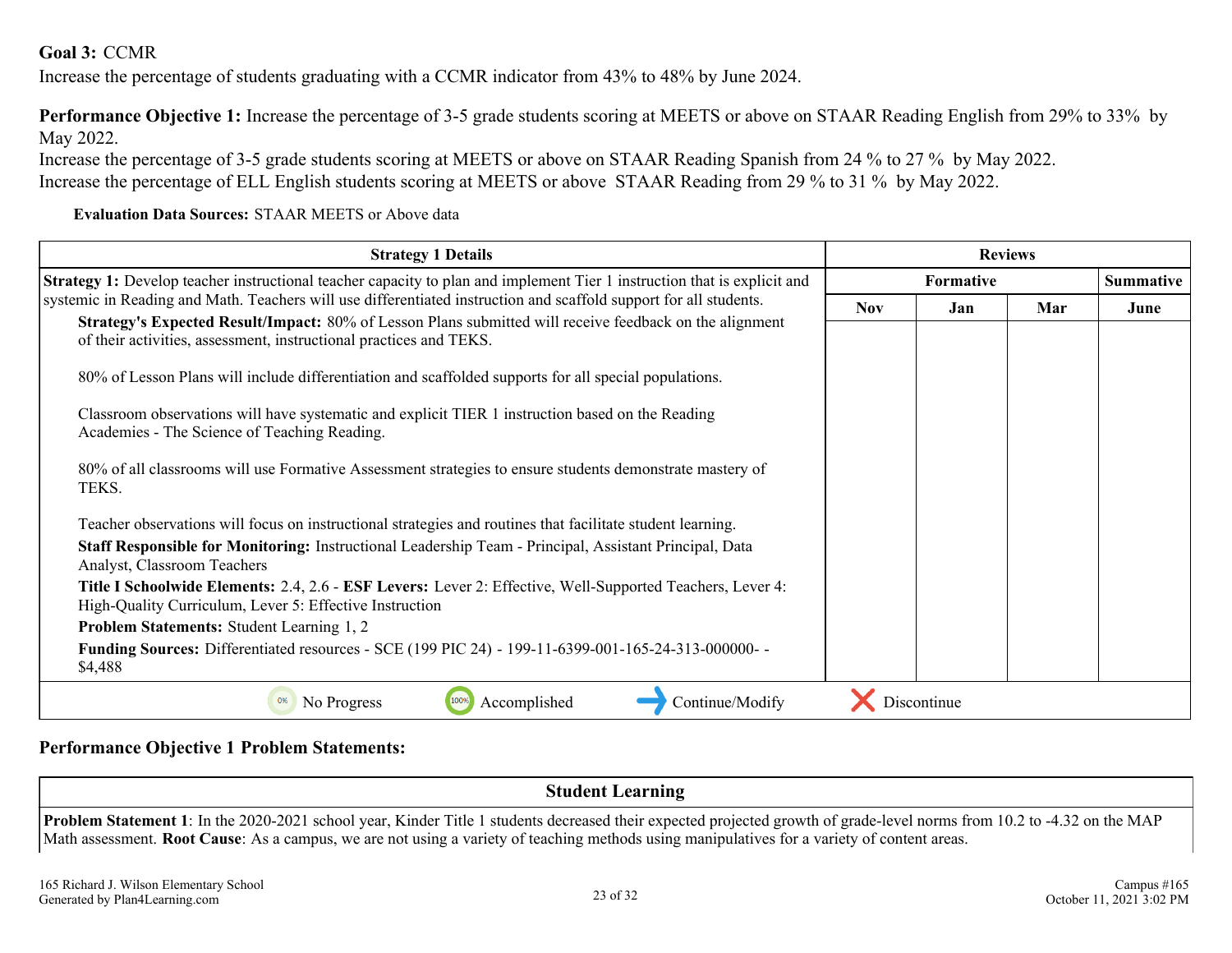### **Student Learning**

**Problem Statement 2**: In the 2020-2021 school year, 3rd grade ELL students decreased their expected projected growth of grade-level norms from 7.6 to -2.18 on the MAP Reading assessment. **Root Cause**: As a campus, we have not focused on EL strategies for students in reading, writing, speaking, and listening.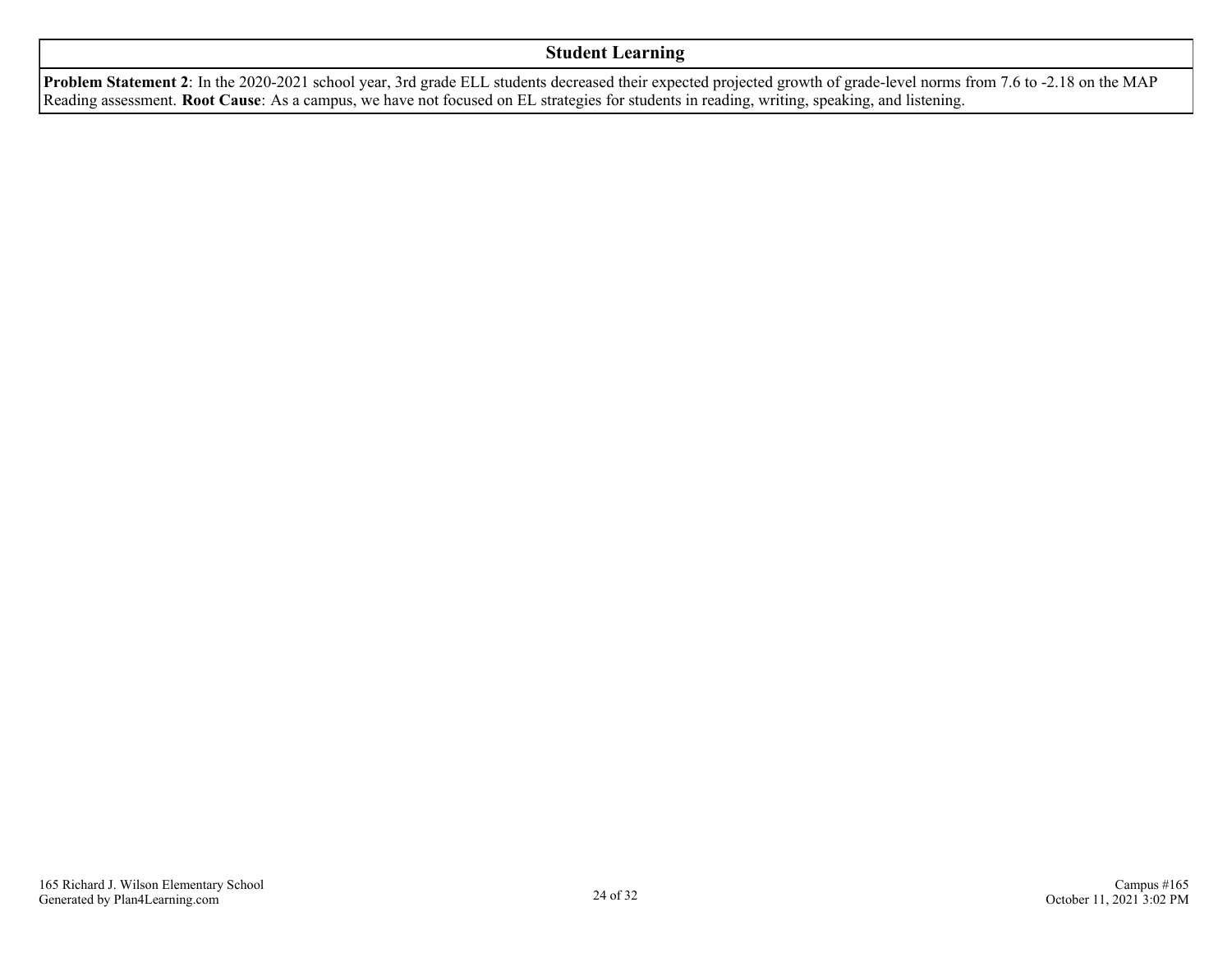### **Goal 3:** CCMR

Increase the percentage of students graduating with a CCMR indicator from 43% to 48% by June 2024.

**Performance Objective 2:** Increase the percentage of 3-5 grade students scoring at MEETS or above on STAAR Math from 23 % to 27 % by May 2022. Increase the percentage of Special Education students from 23 % to 27 % by May 2022.

**Evaluation Data Sources:** Math STAAR MEETS or above indicators

| <b>Strategy 1 Details</b>                                                                                                                                                                                                    | <b>Reviews</b>   |             |     |                  |
|------------------------------------------------------------------------------------------------------------------------------------------------------------------------------------------------------------------------------|------------------|-------------|-----|------------------|
| Strategy 1: Develop teacher instructional teacher capacity to plan and implement Tier 1 instruction that is explicit and                                                                                                     | <b>Formative</b> |             |     | <b>Summative</b> |
| systemic in Reading and Math. Teachers will use differentiated instruction and scaffold support for all students.<br>Strategy's Expected Result/Impact: 80% of Lesson Plans submitted will receive feedback on the alignment |                  | Jan         | Mar | June             |
| of their activities, assessment, instructional practices and TEKS.                                                                                                                                                           |                  |             |     |                  |
| 80% of Lesson Plans will include differentiation and scaffolded supports for all special populations.                                                                                                                        |                  |             |     |                  |
| Classroom observations will have systematic and explicit TIER 1 instruction based on the Reading<br>Academies - The Science of Teaching Reading.                                                                             |                  |             |     |                  |
| 80% of all classrooms will use Formative Assessment strategies to ensure students demonstrate mastery of<br>TEKS.                                                                                                            |                  |             |     |                  |
| Teacher observations will focus on instructional strategies and routines that facilitate student learning.                                                                                                                   |                  |             |     |                  |
| Staff Responsible for Monitoring: Instructional Leadership Team - Principal, Assistant Principal, Data<br>Analyst, Classroom Teachers                                                                                        |                  |             |     |                  |
| <b>Title I Schoolwide Elements: 2.4, 2.6 - ESF Levers:</b> Lever 2: Effective, Well-Supported Teachers, Lever 4:<br>High-Quality Curriculum, Lever 5: Effective Instruction                                                  |                  |             |     |                  |
| <b>Problem Statements: Student Learning 1, 2</b>                                                                                                                                                                             |                  |             |     |                  |
| <b>Funding Sources:</b> Vertical Alignment - Title I (211) - 211-11-6116-0PD-165-30-510-000000-22F10 -<br>\$3,000                                                                                                            |                  |             |     |                  |
| Accomplished<br>No Progress<br>100%<br>Continue/Modify<br>0%                                                                                                                                                                 |                  | Discontinue |     |                  |

### **Performance Objective 2 Problem Statements:**

### **Student Learning**

**Problem Statement 1**: In the 2020-2021 school year, Kinder Title 1 students decreased their expected projected growth of grade-level norms from 10.2 to -4.32 on the MAP Math assessment. **Root Cause**: As a campus, we are not using a variety of teaching methods using manipulatives for a variety of content areas.

**Problem Statement 2**: In the 2020-2021 school year, 3rd grade ELL students decreased their expected projected growth of grade-level norms from 7.6 to -2.18 on the MAP Reading assessment. **Root Cause**: As a campus, we have not focused on EL strategies for students in reading, writing, speaking, and listening.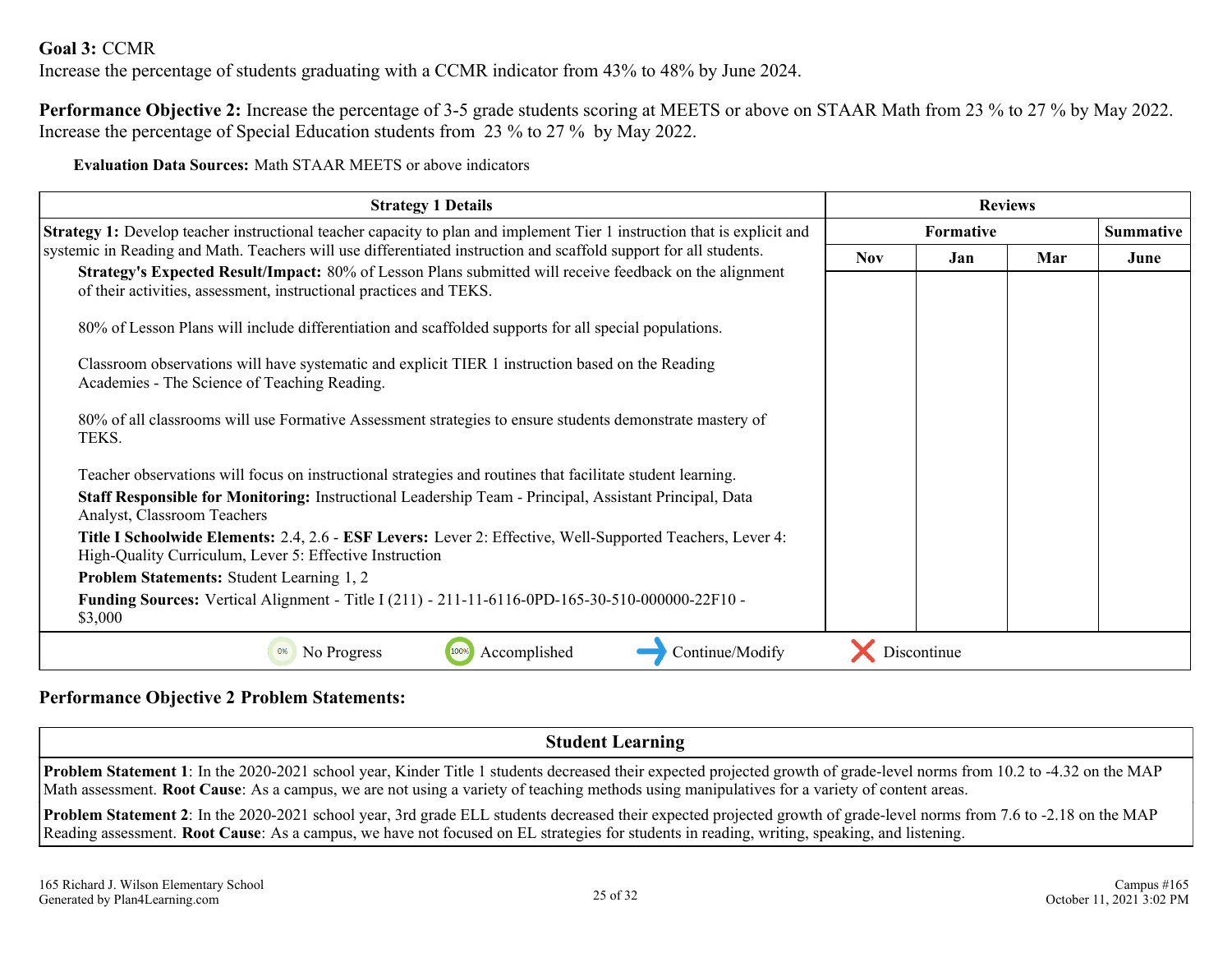<span id="page-25-0"></span>Ensure all students have access to a safe, supportive and culturally responsive learning environment.

**Performance Objective 1:** Decrease the number and percentage of students who are chronically absent from 22 % to 16 % by May 2022. Decrease the number and percentage of Special Education students who are chronically absent from 17 % to 10 % by May 2022.

**Evaluation Data Sources:** FOCUS data

| <b>Strategy 1 Details</b>                                                                                                                  |                  |             | <b>Reviews</b> |                  |
|--------------------------------------------------------------------------------------------------------------------------------------------|------------------|-------------|----------------|------------------|
| <b>Strategy 1:</b> Parent Liaison and E-Team will develop an attendance plan, incentives and make-up plan to promote                       | <b>Formative</b> |             |                | <b>Summative</b> |
| school attendance for every 6 weeks.                                                                                                       | <b>Nov</b>       | Jan         | Mar            | June             |
| Strategy's Expected Result/Impact: All stakeholders will receive information on the attendance policy and<br>expectations.                 |                  |             |                |                  |
| All students who are chronocially absent (2-3 consecutive days) will receive some type of communication<br>from the school.                |                  |             |                |                  |
| Student attendance is expected to increase by 5% from the 2020-2021 school year.                                                           |                  |             |                |                  |
| Staff Responsible for Monitoring: Administrators, Clerk, Teaches                                                                           |                  |             |                |                  |
| Title I Schoolwide Elements: 2.5, 3.1 - TEA Priorities: Improve low-performing schools - ESF Levers:<br>Lever 3: Positive School Culture   |                  |             |                |                  |
| <b>Funding Sources:</b> Reusable Materials for laminator and copies - Title I (211) -<br>211-61-6399-04L-165-30-510-000000-22F10 - \$5,000 |                  |             |                |                  |
| Accomplished<br>Continue/Modify<br>No Progress                                                                                             |                  | Discontinue |                |                  |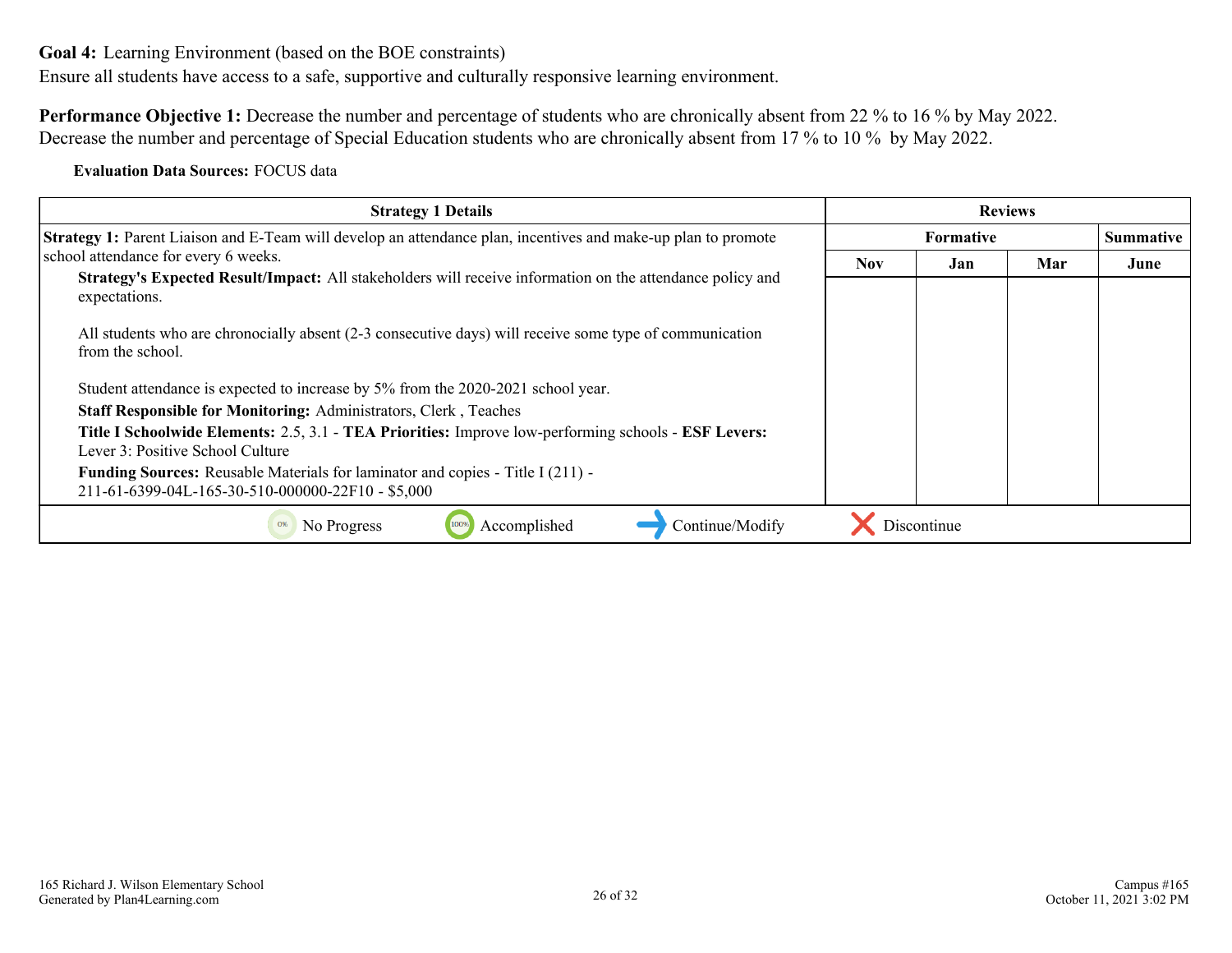Ensure all students have access to a safe, supportive and culturally responsive learning environment.

**Performance Objective 2:** Increase positive response by students to the learning environment on the Panorama SEL Survey from 65 % to 70 % by May 2022.

Increase positive response by Special Education students to the Learning Environment from the Panorama SEL survey from 59 % to 70 % by May 2022.

**Evaluation Data Sources:** Panorama SEL Survey

| <b>Strategy 1 Details</b>                                                                                                                                                                                             | <b>Reviews</b>   |             |     |                  |
|-----------------------------------------------------------------------------------------------------------------------------------------------------------------------------------------------------------------------|------------------|-------------|-----|------------------|
| <b>Strategy 1:</b> Build positive growth mindset for teachers and students, keeping in mind culturually responsive practices to                                                                                       | <b>Formative</b> |             |     | <b>Summative</b> |
| promote social/emotional well-being in a positive learning environment.                                                                                                                                               | <b>Nov</b>       | Jan         | Mar | June             |
| Strategy's Expected Result/Impact: Students in all classrooms will receive conduct, social/emotional<br>supports where all students have a sense of belonging in the classroom/campus.                                |                  |             |     |                  |
| Rhithm app will be used to monitor student/staff social-emotional well-being to help increase student sense<br>of belonging at school.                                                                                |                  |             |     |                  |
| All staff will receive Professional Development to continue using Restorative Practices and implement<br>strategies in the classroom.                                                                                 |                  |             |     |                  |
| Staff Responsible for Monitoring: Instructional Leadership Team, Counselor, Teaches and Staff                                                                                                                         |                  |             |     |                  |
| Title I Schoolwide Elements: 2.5 - TEA Priorities: Recruit, support, retain teachers and principals, Build a<br>foundation of reading and math, Improve low-performing schools - ESF Levers: Lever 3: Positive School |                  |             |     |                  |
| Culture                                                                                                                                                                                                               |                  |             |     |                  |
| Funding Sources: Book Study - Title I (211) - 211-13-6329-04E-165-30-510-000000-22F10 - \$3,000,<br>Flexible seating - Title I (211) - 211-11-6399-04E-165-30-510-000000-22F10 - \$2,000                              |                  |             |     |                  |
| Accomplished<br>No Progress<br>Continue/Modify                                                                                                                                                                        |                  | Discontinue |     |                  |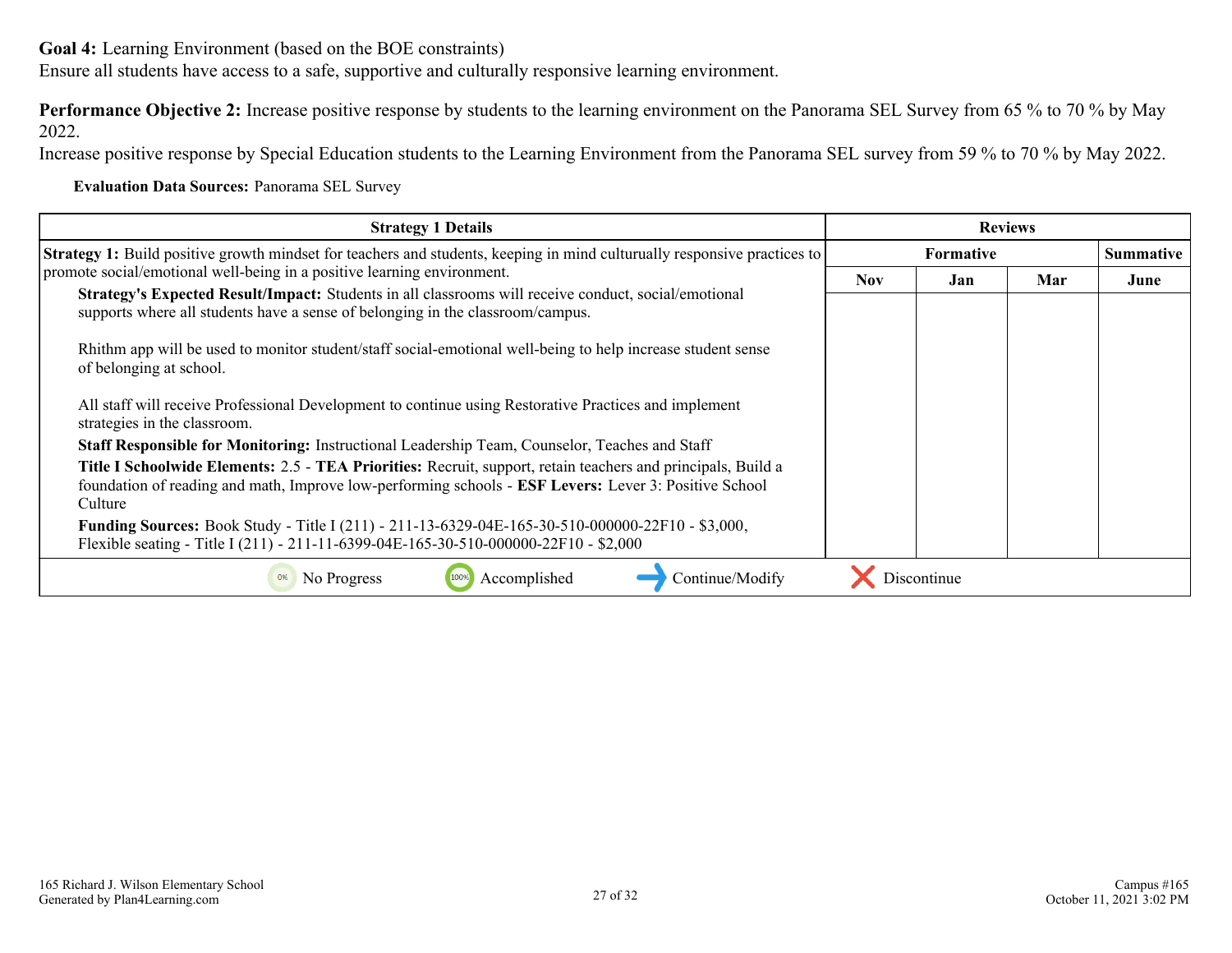Ensure all students have access to a safe, supportive and culturally responsive learning environment.

**Performance Objective 3:** Ensure that the number of in and out of school suspensions for all students remains at 0% by May 2022.

### **Evaluation Data Sources:** FOCUS

| <b>Strategy 1 Details</b>                                                                                                                                                                                                        |                  |             | <b>Reviews</b> |                  |
|----------------------------------------------------------------------------------------------------------------------------------------------------------------------------------------------------------------------------------|------------------|-------------|----------------|------------------|
| <b>Strategy 1:</b> Build positive growth mindset for teachers and students, keeping in mind culturually responsive practices to                                                                                                  | <b>Formative</b> |             |                | <b>Summative</b> |
| promote social/emotional well-being in a positive learning environment.                                                                                                                                                          | Nov.<br>Jan      |             |                | June             |
| Strategy's Expected Result/Impact: Students in all classrooms will receive conduct, social/emotional<br>supports where all students have a sense of belonging in the classroom/campus.                                           |                  |             |                |                  |
| Rhithm app will be used to monitor student/staff social-emotional well-being to help increase student sense<br>of belonging at school.                                                                                           |                  |             |                |                  |
| All staff will receive Professional Development to continue using Restorative Practices and implement<br>strategies in the classroom.                                                                                            |                  |             |                |                  |
| Staff Responsible for Monitoring: Instructional Leadership Team, Counselor, Teaches and Staff                                                                                                                                    |                  |             |                |                  |
| Title I Schoolwide Elements: 2.5 - TEA Priorities: Recruit, support, retain teachers and principals, Build a<br>foundation of reading and math, Improve low-performing schools - ESF Levers: Lever 3: Positive School<br>Culture |                  |             |                |                  |
| Funding Sources: After-School PD - Title I (211) - 211-11-6116-0PD-165-30-510-000000-22F10 - \$2,000                                                                                                                             |                  |             |                |                  |
| Accomplished<br>Continue/Modify<br>No Progress<br>0%                                                                                                                                                                             |                  | Discontinue |                |                  |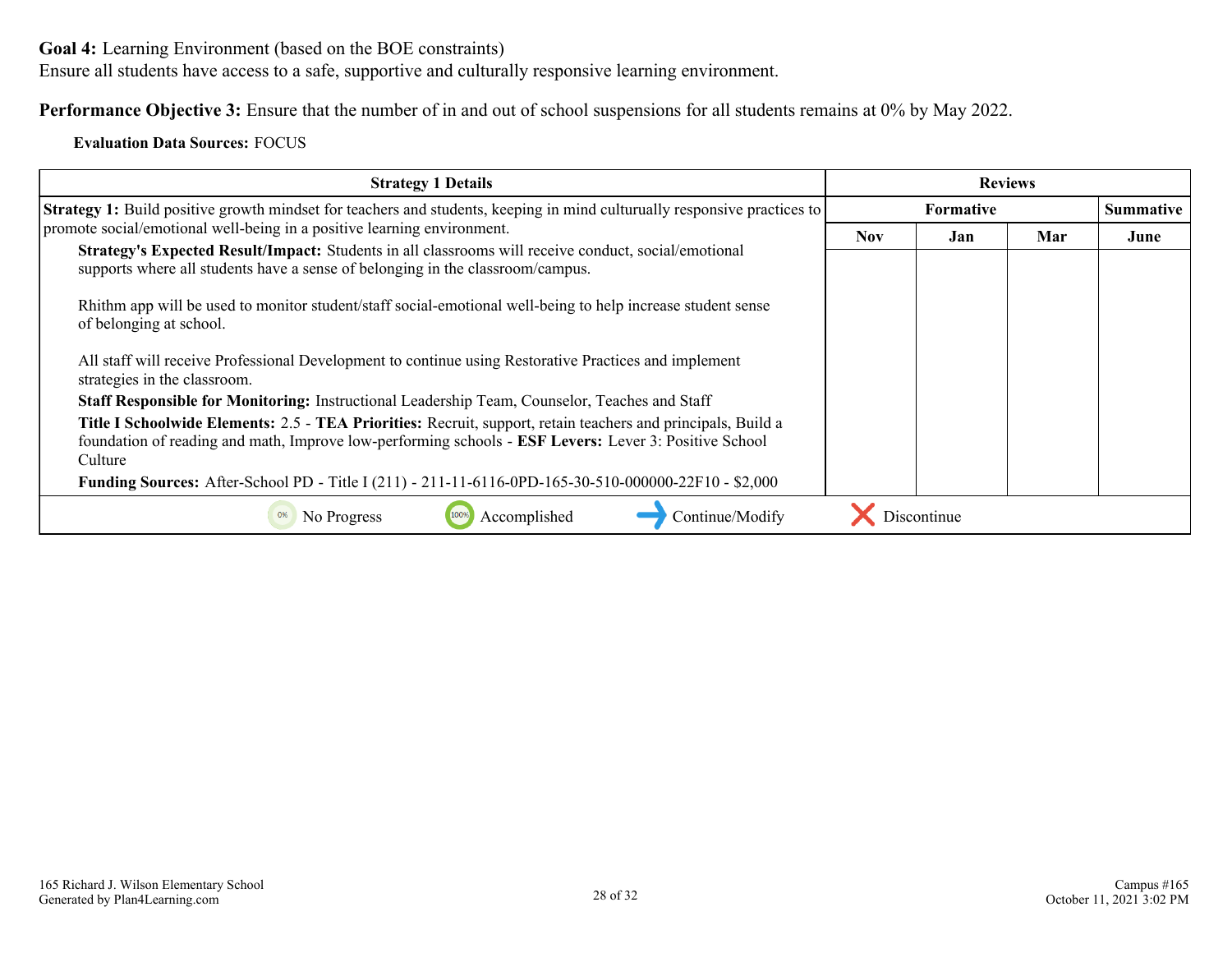Ensure all students have access to a safe, supportive and culturally responsive learning environment.

**Performance Objective 4:** Increase the positive perception of parents on Engagement on the district's Parent Survey by 10 % by May 2022.

**Evaluation Data Sources:** District Parent Survey

| <b>Strategy 1 Details</b>                                                                                                                                                                                                                                                                                            | <b>Reviews</b>   |             |     |                  |
|----------------------------------------------------------------------------------------------------------------------------------------------------------------------------------------------------------------------------------------------------------------------------------------------------------------------|------------------|-------------|-----|------------------|
| Strategy 1: Provide collaboration, communication and varied workshops to ensure positive relationships of school                                                                                                                                                                                                     | <b>Formative</b> |             |     | <b>Summative</b> |
| community are occurring throughout the school year.                                                                                                                                                                                                                                                                  | <b>Nov</b>       | Jan         | Mar | June             |
| Strategy's Expected Result/Impact: Surveys will demonstrate an increase of positive learning environment<br>on the Panorama Survey.                                                                                                                                                                                  |                  |             |     |                  |
| An minimum of 20 parents will participate in Parent Liaison workshops every 6 weeks based on student<br>needs.                                                                                                                                                                                                       |                  |             |     |                  |
| Student attendance will improve by 5% from 2020-2021 school year.                                                                                                                                                                                                                                                    |                  |             |     |                  |
| Staff Responsible for Monitoring: Leadership Team, Teachers, Parent Liaison, Student Support Teams                                                                                                                                                                                                                   |                  |             |     |                  |
| Title I Schoolwide Elements: 3.1, 3.2 - TEA Priorities: Improve low-performing schools - ESF Levers:<br>Lever 3: Positive School Culture                                                                                                                                                                             |                  |             |     |                  |
| Funding Sources: GENERAL SUPPLIES - Title I (211) - 211-61-6399-04L-165-30-510-000000-22F10 -<br>\$3,000, Student/Parent Incentives - Title I (211) - 211-11-6499-04E-165-30-510-000000-22F10 - \$3,000,<br>GENERAL SUPPLIES FOR STUDENTS - Title I (211) - 211-11-6399-04E-165-30-510-000000-22F10 -<br>\$14,736.52 |                  |             |     |                  |
| Accomplished<br>Continue/Modify<br>0%<br>No Progress                                                                                                                                                                                                                                                                 |                  | Discontinue |     |                  |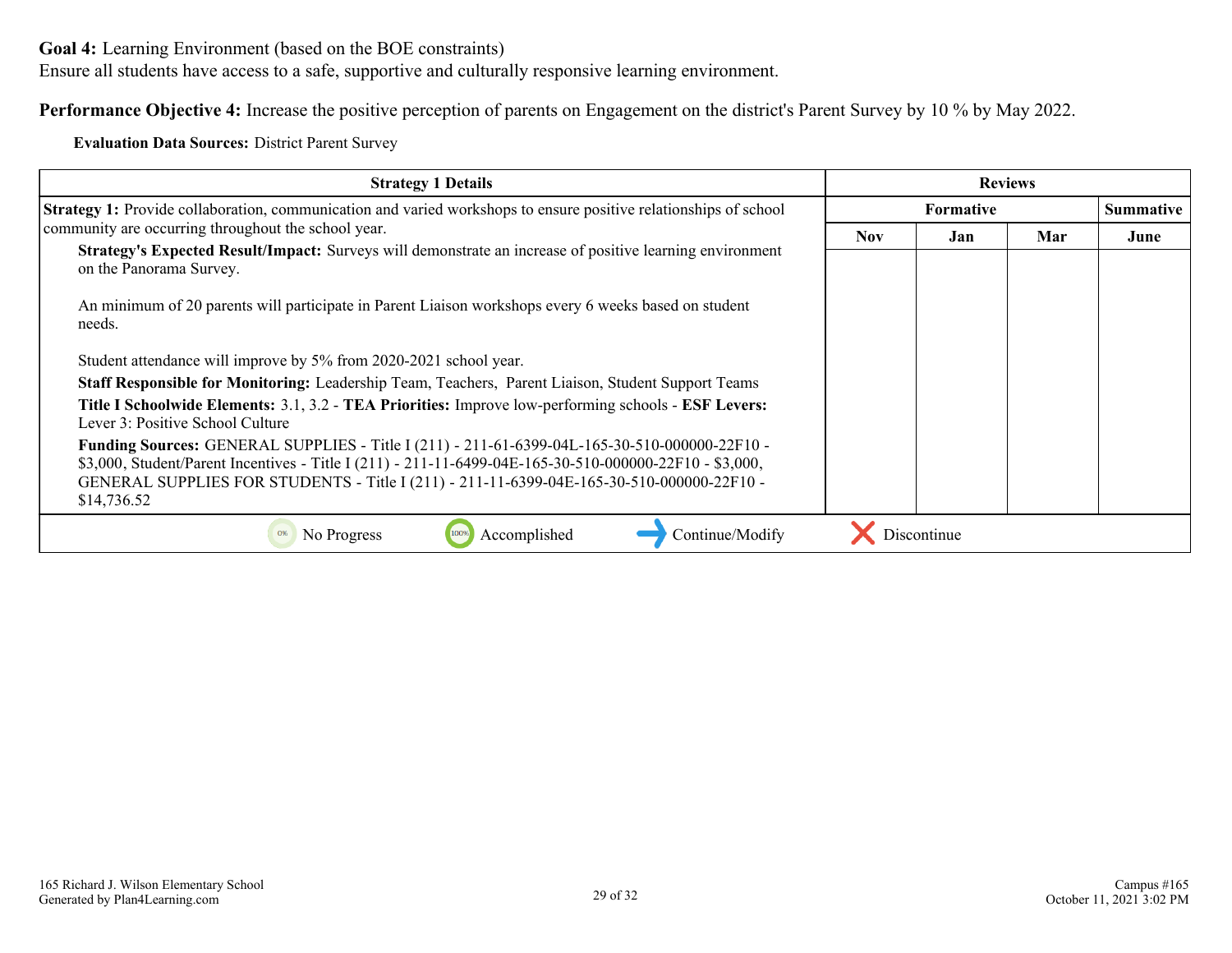## **Site-Based Decision Making Committee**

<span id="page-29-0"></span>

| <b>Committee Role</b>        | <b>Name</b>       | <b>Position</b>                 |
|------------------------------|-------------------|---------------------------------|
| Administrator                | Irma Ayala        | Principal                       |
| Administrator                | Tresha Johnson    | <b>Assistant Principal</b>      |
| Community Representative     | Robert Holman     | Community Representative        |
| Classroom Teacher            | Dulce Barrera     | Teacher                         |
| <b>DERC</b> Representative 1 | Maria Robledo     | Non-Teacher Staff               |
| Parent                       | Maria Salazar     | Parent                          |
| Classroom Teacher            | Viviana Rodriguez | Teacher                         |
| Classroom Teacher            | Arturo Lopez      | Teacher                         |
| Classroom Teacher            | Menagere Isaac    | Teacher                         |
| Non-classroom Professional   | Mary Garcia       | Campus Non-Teacher Professional |
| District-level Professional  | Isabel Moore      | District Rep                    |
| Community Representative     | David Mirambi     | <b>Community Representative</b> |
| Community Representative     | Fernando Peralta  | Community Representative        |
| Parent                       | Tomasa Flores     | Parent                          |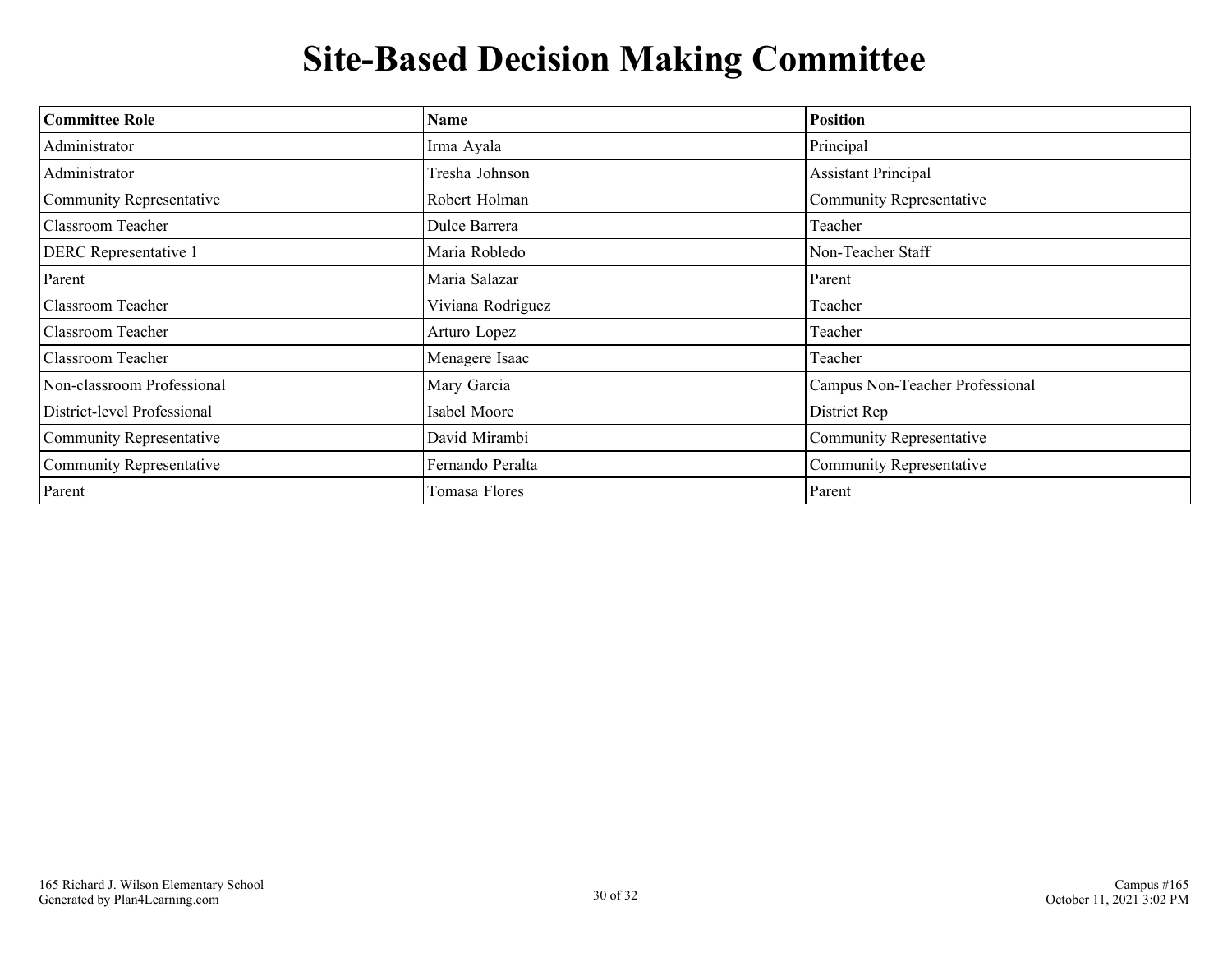## **Campus Funding Summary**

<span id="page-30-0"></span>

| <b>Title I (211)</b>     |                    |              |                                                     |                                                      |                                                 |                        |  |  |  |
|--------------------------|--------------------|--------------|-----------------------------------------------------|------------------------------------------------------|-------------------------------------------------|------------------------|--|--|--|
| Goal                     | Objective Strategy |              | <b>Resources Needed</b>                             | <b>Description</b>                                   | <b>Account Code</b>                             | Amount                 |  |  |  |
|                          |                    | 1            | <b>SATURDAY/PM CAMPS</b>                            | Extra duty pay for tutoring<br>after hours (Teacher) | 211-11-6116-04E-165-30-510-000000-22F10         | \$6,200.00             |  |  |  |
|                          | 2                  | 1            | <b>TEACHER BOOK STUDY</b>                           | Reading materials for<br>professional development    | 211-13-6329-04E-165-30-510-000000-22F10         | \$2,000.00             |  |  |  |
|                          | $\overline{2}$     | 1            | Purchase Online and print resources for student use | Reading materials for<br>library use                 | 211-12-6329-04E-165-30-510-000000-22F10         | \$10,000.00            |  |  |  |
| $\mathbf{1}$             | $\overline{2}$     | 1            | books in the classroom                              | Reading materials for<br>classroom use               | 211-11-6329-04E-165-30-510-000000-22F10         | \$3,000.00             |  |  |  |
| $\overline{2}$           | $\mathbf{1}$       | 1            | <b>Campus Learning Walks</b>                        | Subs for professional<br>development                 | 211-11-6112-0PD-165-30-510-000000-22F10         | \$7,000.00             |  |  |  |
| $\overline{2}$           | $\mathbf{1}$       | $\mathbf{1}$ | Data Analyst                                        | Data Analyst                                         | 211-13-6119-04E-165-30-510-000000-22F10         | \$70,551.48            |  |  |  |
| 2                        | $\mathfrak{Z}$     | 1            | Purchase manipulatives                              | Supplies and materials for<br>instructional use      | 211-11-6399-04E-165-30-510-000000-22F10         | \$5,000.00             |  |  |  |
| 3                        | 2                  | 1            | Vertical Alignment                                  | Extra duty pay for PD after<br>hours                 | 211-11-6116-0PD-165-30-510-000000-22F10         | \$3,000.00             |  |  |  |
| $\overline{\mathcal{A}}$ | $\mathbf{1}$       | 1            | Reusable Materials for laminator and copies         | Supplies and materials for<br>parental involvement   | 211-61-6399-04L-165-30-510-000000-22F10         | \$5,000.00             |  |  |  |
| $\overline{4}$           | $\overline{2}$     | 1            | <b>Book Study</b>                                   | Reading materials for<br>professional development    | 211-13-6329-04E-165-30-510-000000-22F10         | \$3,000.00             |  |  |  |
| $\overline{4}$           | $\overline{2}$     | 1            | Flexible seating                                    | Supplies and materials for<br>instructional use      | 211-11-6399-04E-165-30-510-000000-22F10         | \$2,000.00             |  |  |  |
| $\overline{4}$           | $\overline{3}$     | 1            | After-School PD                                     | Extra duty pay for PD after<br>hours                 | 211-11-6116-0PD-165-30-510-000000-22F10         | \$2,000.00             |  |  |  |
| $\overline{4}$           | $\overline{4}$     | 1            | <b>GENERAL SUPPLIES</b>                             | Supplies and materials for<br>parental involvement   | 211-61-6399-04L-165-30-510-000000-22F10         | \$3,000.00             |  |  |  |
| $\overline{4}$           | $\overline{4}$     | 1            | <b>Student/Parent Incentives</b>                    | Snacks or incentives for<br>students                 | 211-11-6499-04E-165-30-510-000000-22F10         | \$3,000.00             |  |  |  |
| $\overline{4}$           | $\overline{4}$     | 1            | <b>GENERAL SUPPLIES FOR STUDENTS</b>                | Supplies and materials for<br>instructional use      | 211-11-6399-04E-165-30-510-000000-22F10         | \$14,736.52            |  |  |  |
|                          |                    |              |                                                     |                                                      |                                                 | Sub-Total \$139,488.00 |  |  |  |
|                          |                    |              |                                                     |                                                      | <b>Budgeted Fund Source Amount \$139,488.00</b> |                        |  |  |  |